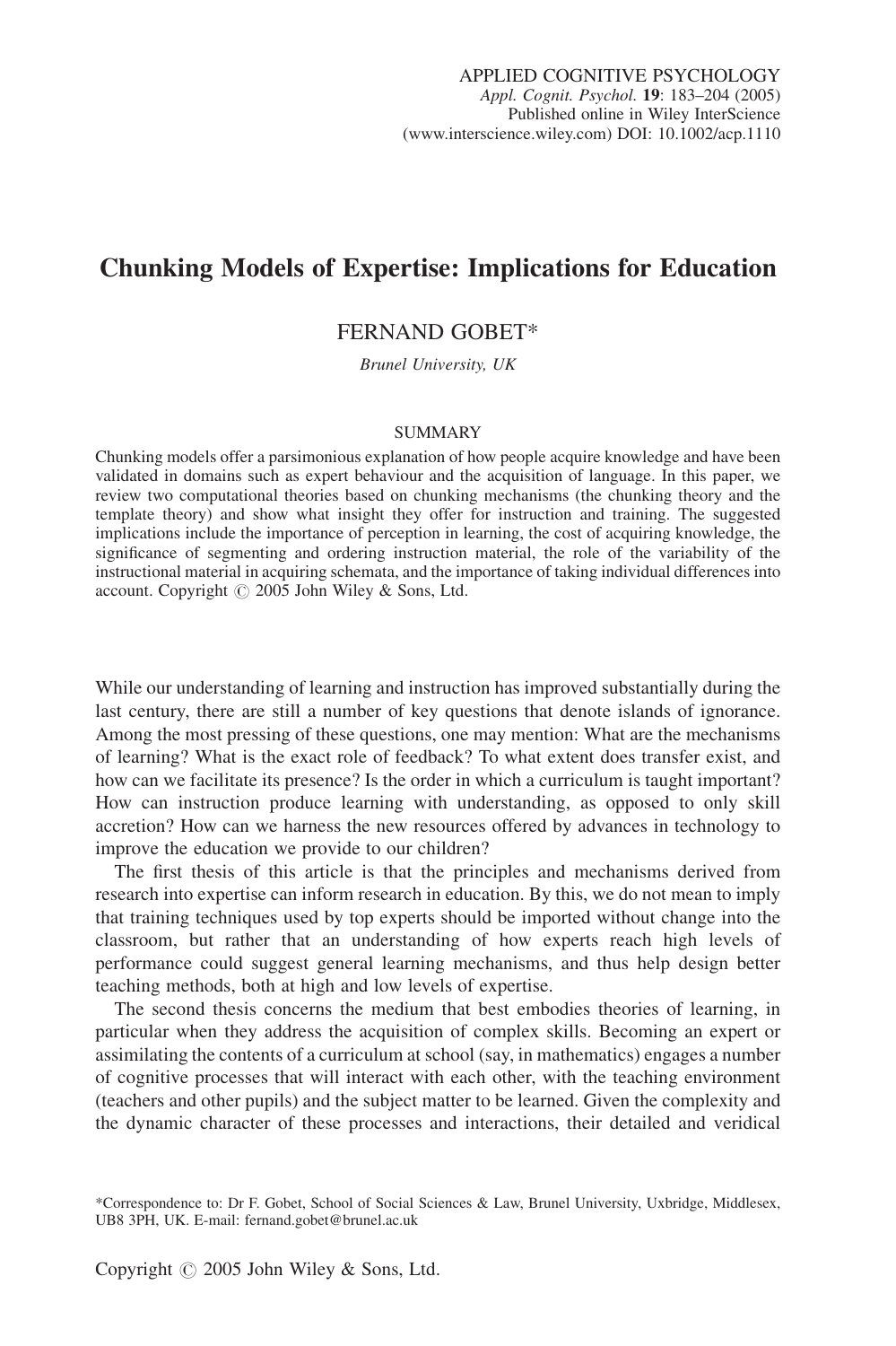description requires the use of theories implemented in computer programs. Alternative media are likely to be unsatisfactory as they lose a significant amount of information: verbal theories will not do, as they cannot capture the constraints provided by the learner and its environment, and mathematical theories will require too many simplifying assumptions.

The third thesis argues that theories based on chunking mechanisms, and in particular the chunking and the template theories, not only provide a powerful explanation of expert behaviour, but also give critical guidance about how learning occurs in the classroom. While the educational principles that can be derived from these theories sometimes clash with the principles advocated by other theories in education, they also lead to testable predictions.

This article first highlights some of the most striking phenomena in research into expertise. Then, it outlines two closely linked theories of expertise (the chunking theory and the template theory), and shows how they can account for many of these phenomena. Based on an analysis of the mechanisms underpinning these two theories, we then infer several principles that are of direct relevance to education. Finally, we identify some limits in our approach and suggest directions for further research.

## KEY PHENOMENA OF EXPERTISE

Some of the most striking phenomena characterizing expert behaviour were first discovered by De Groot (1978) and Chase and Simon (1973) in their work on chess, and later replicated by researchers in other domains. There are at least two reasons why chess was chosen. Its competitive nature makes it possible to precisely differentiate between skill levels, which is not the case in many domains of expertise studied in psychology, such as medicine and physics. Chess also offers a nice balance between simplicity of the rules and complexity of the space of possible games; this enables both the design of elegant experiments and a fruitful cross-fertilization with mathematics and artificial intelligence.

A first obvious result is that experts, by surpassing normal cognitive and physical limits, can obtain performances that seem extraordinary to laypeople; among other things, experts develop mechanisms that overcome novices' limited learning rates and memory capacities. Experts are often able to recognize the key features of a problem rapidly, using perceptual cues. This perceptual expertise enables them to be highly selective in their search and to solve routine problems without exploring many alternatives. Indeed, in some domains such as fire-fighting or nursing, experts explore only one option (Klein, 1998). This 'professional eye' seems to be made possible by the extensive knowledge that experts have of their domain. The presence and role of such knowledge has been experimentally shown by experts' ability to memorize briefly presented material much better than novices. A further empirical generalization is that it takes a long time of intense dedication to become an expert—at least ten years in many domains. Finally, transfer seems to be minimal from one domain of expertise to another.

An extensive discussion of these results is provided by Gobet, de Voogt, and Retschitzki (2004) for chess and other board games. A broader coverage of expertise is offered by several edited collections (Ericsson, 1996; Ericsson & Smith, 1991; Hoffman, 1992; Zsambok & Klein, 1997), as well as by the articles of this special issue.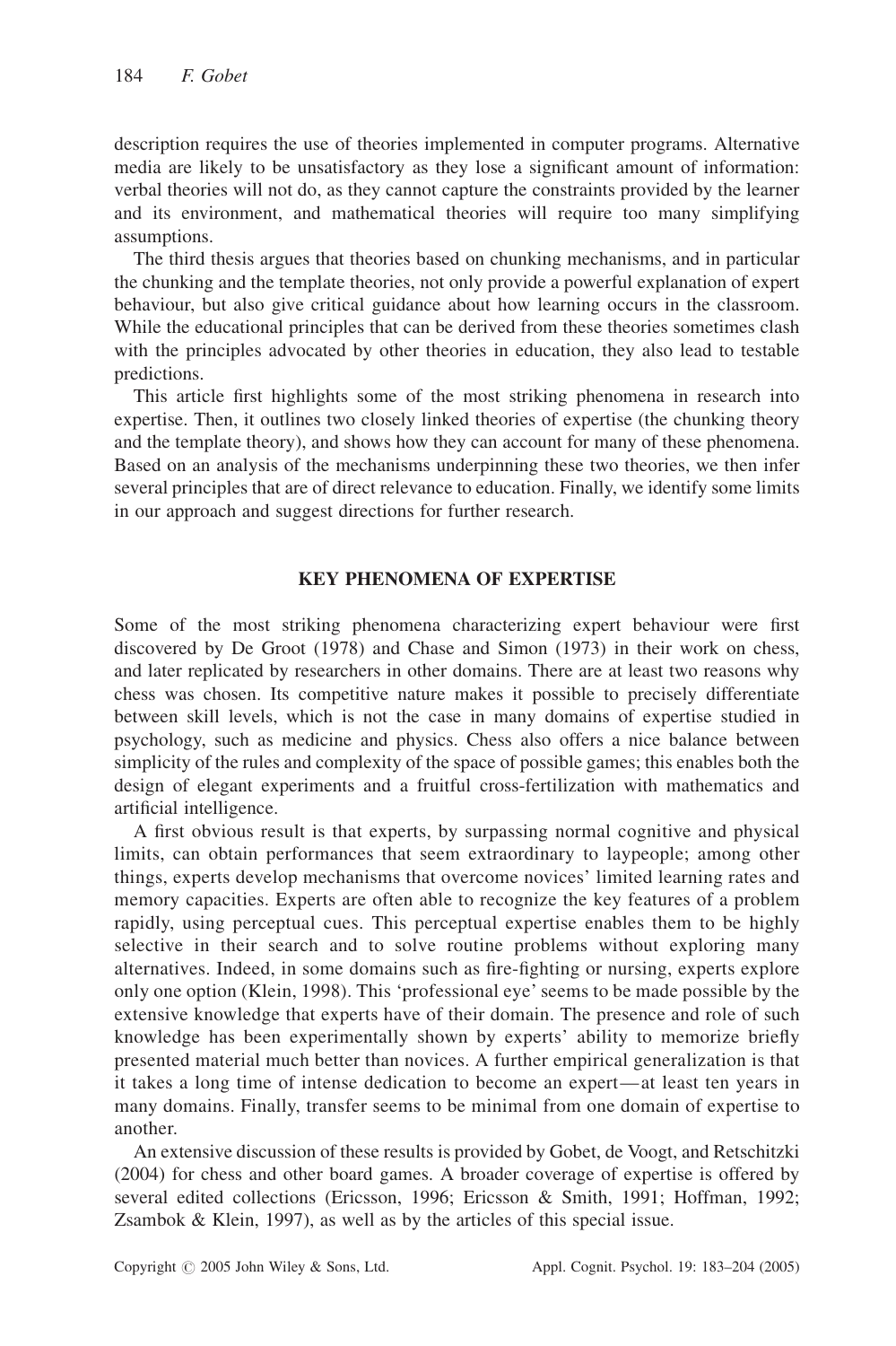## THE CHUNKING THEORY

Chase and Simon (1973) proposed their chunking theory in order to explain the phenomena we have just highlighted. Their starting point was a computer program called EPAM (Elementary Perceiver and Memorizer; Feigenbaum & Simon, 1962), which postulates that learning occurs through the incremental growth of a discrimination network giving access to long-term memory (LTM). With this network, external stimuli are sorted to the appropriate chunk<sup>1</sup> through a sequence of *perceptual* tests. Each learning process takes a definite amount of time (e.g. 8 s to create a new chunk). The chunking theory was also influenced by PERCEIVER, a program Simon and Barenfeld (1969) had developed to explain aspects of attention and perception in chess.

To account for the differences between novices and experts in memory tasks, Chase and Simon added assumptions about the capacity of short-term memory (STM), which they proposed was limited to seven items. They hypothesized that chess players perceive a chess position as chunks, which can be defined as groups of pieces forming perceptual and semantic units. Pointers to these chunks are placed in STM, and the recall of the position consists in unpacking the information contained in these chunks. Given that chess masters have acquired more and larger chunks than weaker players, they can memorize briefly presented chess positions better. These ideas were implemented in a computer program called MAPP (Memory-aided Pattern Perceiver; Simon & Gilmartin, 1973), which led to the estimate that it takes about 50,000 LTM chunks to reach chess masters' performance in this recall task.

To account for masters' ability to find good moves without carrying out extensive search, Chase and Simon postulated that chunks are linked to suggestions for plans, moves, and other types of information. Perceptual chunks thus act as conditions to actions, and the chunking theory realizes a simple production system (Newell  $& Simon, 1972$ ). Chase and Simon also proposed mechanisms explaining how look-ahead search can be carried out in the mind's eye; in particular, they emphasized that recognition mechanisms occur both using information in the external board and information in the imagined positions. Thus, contrary to a common misconception (e.g. Holding, 1985), the chunking theory's recognition mechanisms explain both masters' ability to find moves 'intuitively', that is, almost instantly, in routine positions, and their ability to carry out selective search when necessary.

Chase and Simon's theory was able to explain a number of phenomena in chess expertise using simple mechanisms, and these mechanisms also apply, at least as a first approximation, to other domains of expertise as well. These include expertise in arts, sports, science, and the professions (Richman, Gobet, Staszewski, & Simon, 1996). However, in spite of this popularity, researchers have also identified a number of weaknesses with this theory. These weaknesses relate primarily to its emphasis on STM, its assumption that LTM encoding times are slow even with experts (Charness, 1976; Chase & Ericsson, 1982), its relatively weak emphasis on high-level, schematic knowledge (Freyhoff, Gruber, & Ziegler, 1992; Holding, 1985), and the fact that the computer simulations did not replicate masters' performance. In recent years, the theory has been revised to remedy these shortcomings.

<sup>&</sup>lt;sup>1</sup>In EPAM, chunks are nodes in the discrimination network.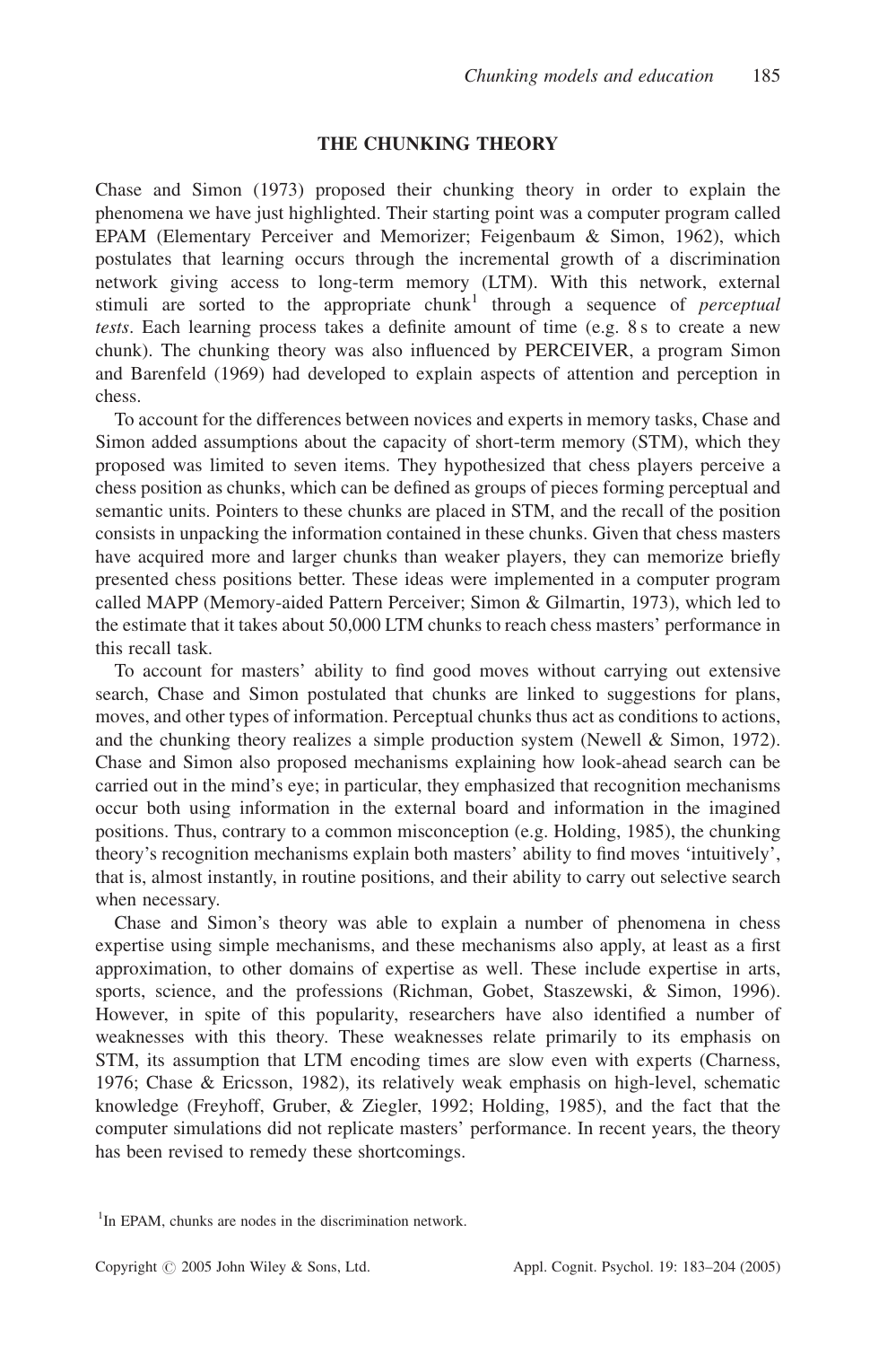## REVISIONS OF THE ORIGINAL CHUNKING THEORY

The data posing problems to the chunking theory mainly come from memory research. They may be classified under two umbrellas: domains where the explicit goal is to improve one's memory, that is, mnemonics; and domains where memory improvement comes as a side effect of the intrinsic goals of the domain (e.g. winning in games and sports). The two revisions of the chunking theory addressed each of these domains in turn.

EPAM-IV (Richman, Staszewski, & Simon, 1995) shows how the basic chunking mechanisms, supplemented with the idea of a retrieval structure, can account in great detail for the behaviour of a mnemonist in the digit-span task, including the overall shape of performance improvement over 3 years and the way digits are temporally grouped during recall. Retrieval structures refer to structures that enable domain-specific material to be rapidly indexed and encoded in LTM (Chase & Ericsson, 1982). Like earlier versions of EPAM, EPAM-IV is comprised of three main components: an STM (which now consists of auditory and visual subcomponents), an LTM (which now includes a semantic and a procedural component), and a discrimination network, which acts as an index to LTM (see Figure 1). In this model, retrieval structures are schemata in semantic LTM and are considered as deliberately acquired. Richman et al. fully specify all the cognitive mechanisms used by their model—as required to run computer simulations. Each process is associated with a time cost, which makes it possible to derive quantitative predictions from the model about the time course of behaviour. Finally, Richman et al. clearly indicate the aspects of their theory that are considered as fixed, and those aspects that can be modified either by learning or strategies.

The template theory (Gobet & Simon, 1996c, 1998) aims to explain expert behaviour in domains where memory improvement is not the explicit goal. It is implemented as a computer program, called CHREST (Chunk Hierarchy and REtrieval STructures; De Groot & Gobet, 1996; Gobet & Simon, 2000).<sup>2</sup> CHREST, which incorporates mechanisms for perception, learning and memory management, is largely based on EPAM, although it incorporates some important extensions and improvements. Consistent with the earlier



Figure 1. The overall architecture of EPAM and CHREST. The discrimination network can be seen as an index to long-term memory

<sup>2</sup>A CHREST tutorial is now regularly offered in major cognitive-science conferences (Gobet & Lane, 2004).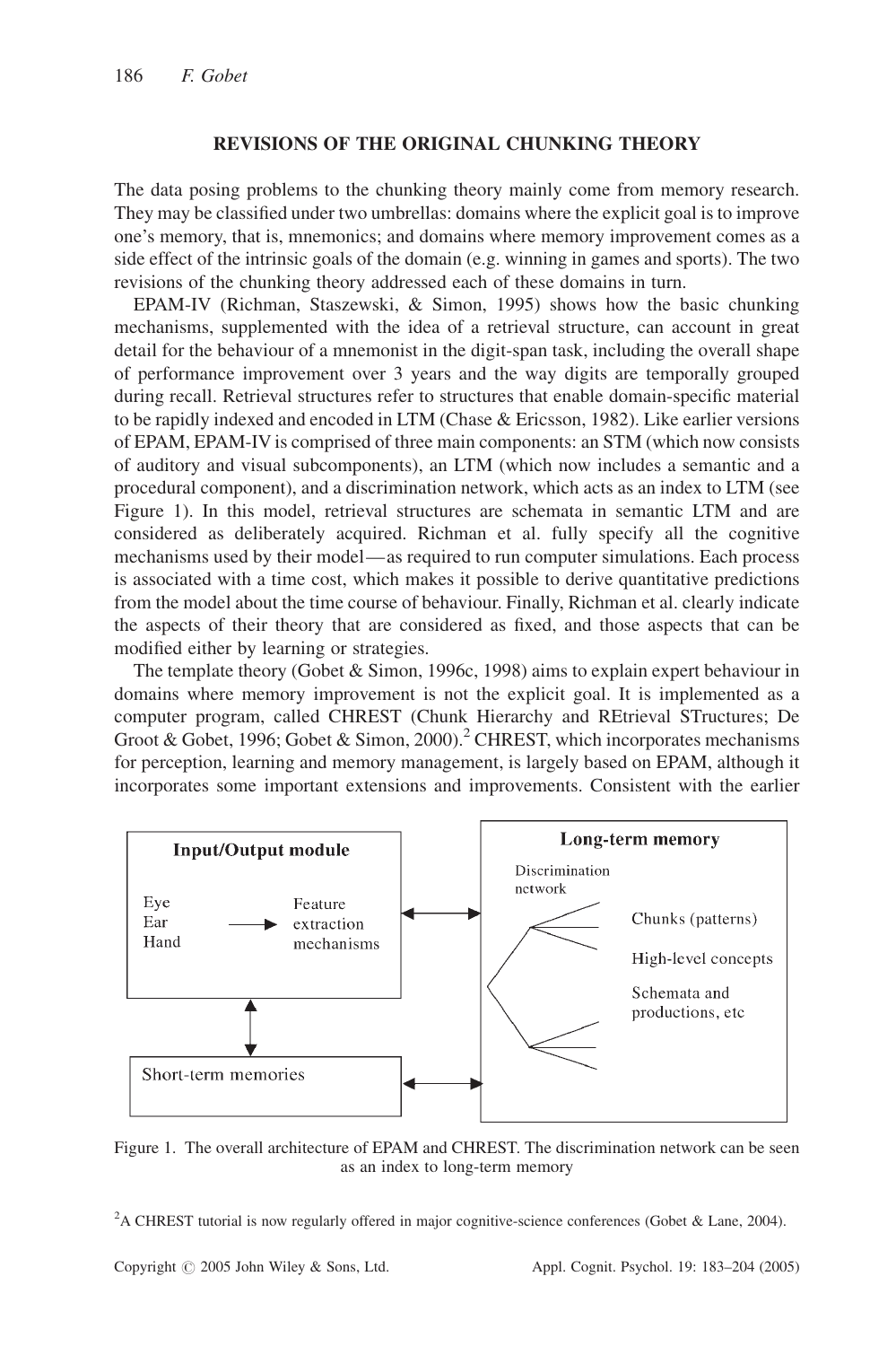models, the emphasis is on the limits of cognition, both with respect to capacity (e.g. visual STM can hold only four chunks) and learning rate parameters, which are essentially those used by EPAM).

Like EPAM, CHREST simulates the acquisition of knowledge as the growth of a discrimination network, which develops both as a function of the current state of the system and the input from the environment (we thus have a self-organizing system). However, learning is more sophisticated in CHREST than in EPAM, and the network contains action chunks in addition to perceptual chunks. While the mechanisms leading to the creation of new nodes and the addition of information to existing nodes were already present in the earlier model, two new mechanisms have been added to CHREST (for details, see Gobet, 1996; Gobet et al., 2001). The first mechanism adds a new link between existent nodes. This *lateral* link may either indicate that the two nodes share some similarity, or that the two nodes form a production, with one node acting as the condition of the other (see Figure 2). The second mechanism, which is perhaps the main novelty in CHREST, enables schemata (called *templates* in this context) to be acquired incrementally and automatically. Templates are made of two components: (a) a *core*, which is similar to a chunk in that it encodes fixed information; and (b) *slots*, which can encode variable information and are based upon the information of the nodes linked to a given node. It is assumed that information can be encoded rapidly in the slots (250 ms), which is faster than adding information to a node  $(2 s)$  or creating a new node  $(8 s)$ . The importance of templates is that they show how higher-level structures can be built from chunks and provide mechanisms for the rapid LTM encoding shown by experts. Thus, the concept of templates helps address two of the main criticisms levelled against the chunking theory.

A further improvement is that eye movements are simulated in a more plausible fashion than in the earlier PERCEIVER and MAPP models (see De Groot & Gobet, 1996, for a discussion). In particular, that which is perceived determines what is being learnt, and that which is being learnt determines what will be perceived in the future. Hence, there is a close coupling between perception and memory, which has been extensively documented in several fields of psychology, including the psychology of expert behaviour. Eye movements are also important for problem solving, as shown by Lane, Cheng, and Gobet's (2000) work on multiple diagrammatic representations (see Figure 3).

Finally, chunks are learned incrementally and on-line, which was not the case with MAPP, where chunks were designed by the programmer. This enables CHREST to pick up the statistical distribution of the environment naturally, a feature that turns out to be critical for simulating expert behaviour and the acquisition of language. Thus, by providing a more complete implementation than MAPP, CHREST can explore in much more detail how the constraints of the environment affect the development of expertise.

## DOMAINS OF APPLICATION

Together, EPAM-IV and CHREST have addressed most of the weaknesses identified with the chunking theory. The simulations carried out with EPAM-IV on the digit-span task show how a model based on chunking can deliberately create and use retrieval structures that enable a rapid encoding of information. They account for a variety of results, both at an aggregate level (e.g. the overall learning curve over 3 years of practice), and at a more detailed level (e.g. the time needed to mentally scan the retrieval structure from one digit group to an adjacent group).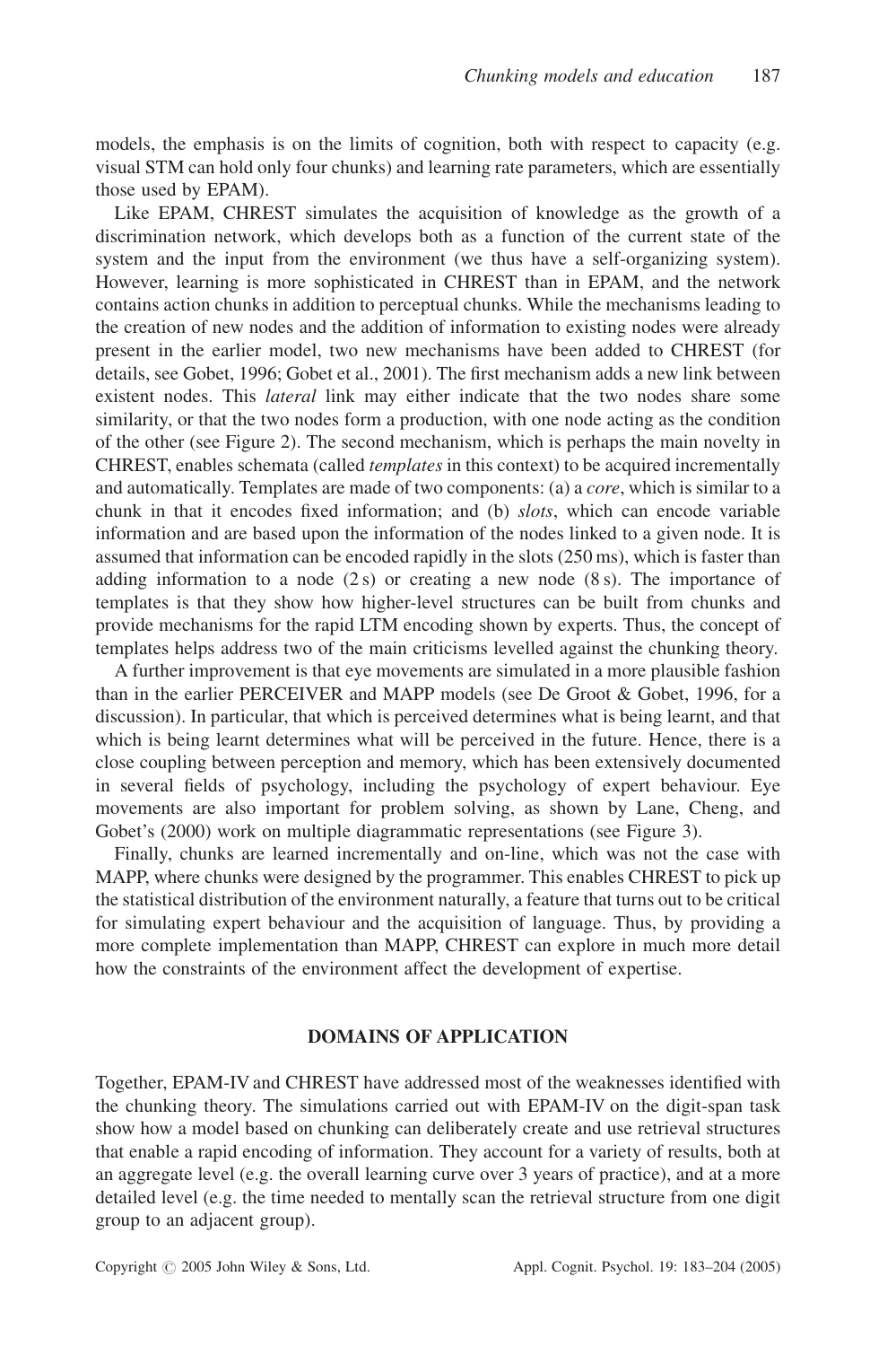

Figure 2. Diagrammatic representation illustrating learning and the types of links used with CHREST. (a) Two discrimination nets (one for perceptual information, on the left, and the other for actions, on the right) start both with a single node, called root-node; (b) input from the environment leads to the creation of test links, which are used when discriminating between perceptual stimuli and between actions, respectively; (c) with further input, both nets grow additional tests and branches; and (d) nodes within a net can be connected by similarity links and nodes between a perceptual and an action net can be connected by production links

Copyright  $\odot$  2005 John Wiley & Sons, Ltd. Appl. Cognit. Psychol. 19: 183–204 (2005)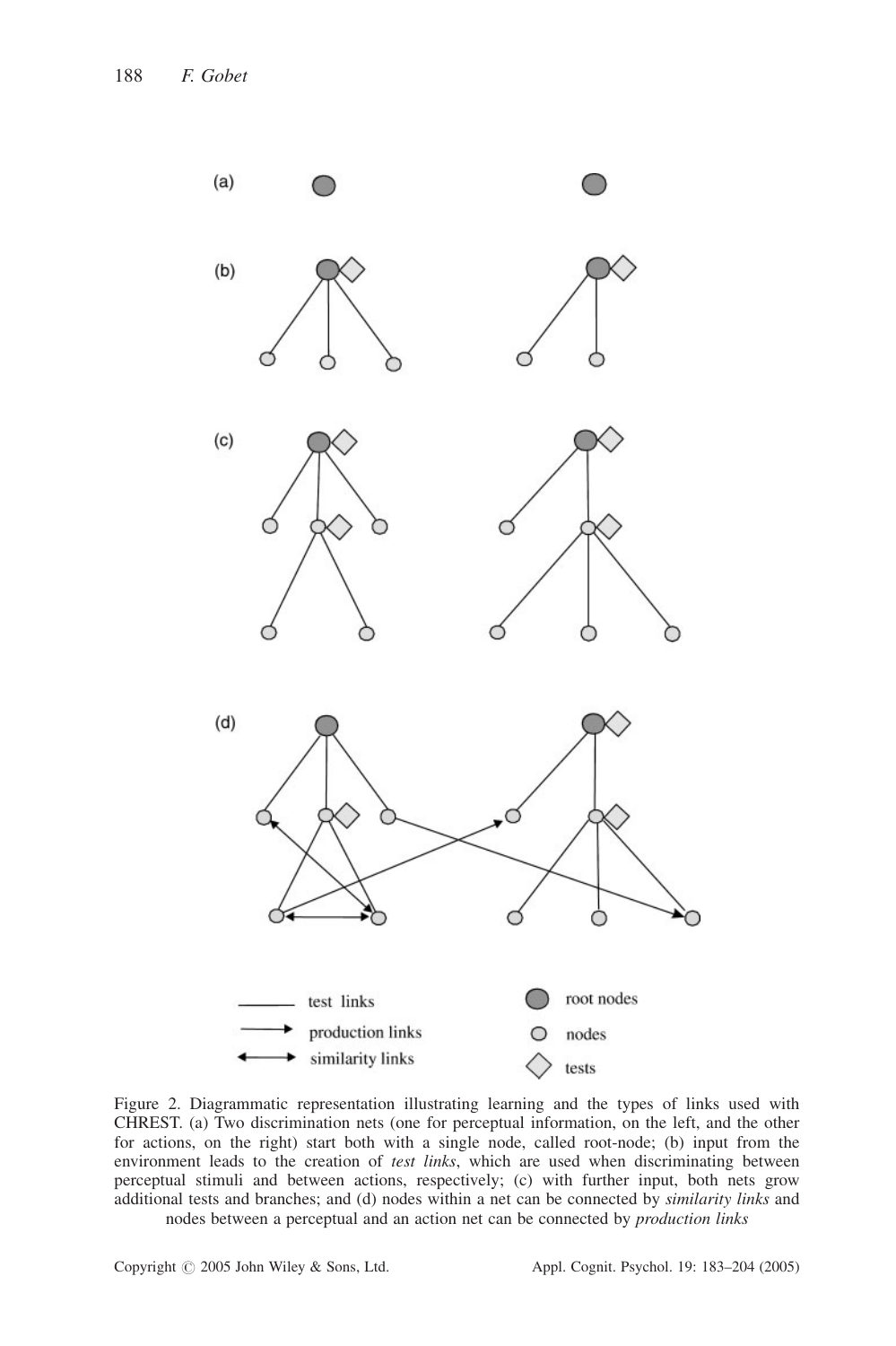



Figure 3. Application of CHREST to learning multiple representations in an electricity curriculum. The system has a simulated eye and pen, for interacting with the external world (top left); the fieldof-view of the eye is indicated by the semi-transparent circle. The pictorial short-term memory (bottom) can hold a number of pointers to items of information (bottom right) within its long-term memory, in addition to an iconic representation of that information (bottom left). The long-term memory (top right) uses a network of tests (solid links; for clarity, the individual tests are not shown) to index items of stored information; some of these items are associated with lateral links (dotted links). The bidirectional arrows indicate that information can flow to-and-from each pair of modules in the CHREST architecture

CHREST's first domain of application was chess, where it has simulated data about perception (De Groot & Gobet, 1996), learning (Gobet & Jackson, 2002), and memory (Gobet & Simon, 1996a, 2000; Gobet & Waters, 2003). A variant of CHREST has also been used to explain data about problem solving (Gobet, 1997). Three examples will suffice to illustrate the type of phenomena explained by this model.

When eye movements are recorded in a recall task during the first 5 s of presentation of a chess board, there are striking differences between the eye fixations of experts and novices (De Groot & Gobet, 1996). For example, experts' fixations are rapid (on average 260 ms) with relatively little variability ( $sd = 100$  ms), and cover most of the important squares (as defined by the chess semantics of the position). By contrast, novices' fixations are slower (on average 310 ms), show a large variability  $(sd = 140)$ , and miss many important squares. All these results have been replicated by an earlier version of CHREST, as illustrated in Figure 4. Given the importance attached in the CHREST model to eye movements in acquiring knowledge and solving problems, it was critical to show that the model can simulate human data well, as it did.

A criticism often directed towards computational modelling is that simulations 'only' fit the empirical data, but do not make new predictions, as good theories should. A clear illustration that this criticism does not apply to CHREST is offered by the recall of random chess positions. At the time when the simulations were carried out, there was a unanimous belief in the literature that the skill effect with the recall of game positions should disappear with random positions. Yet, the CHREST simulations suggested that masters should perform slightly better, as the large number of chunks they hold in LTM should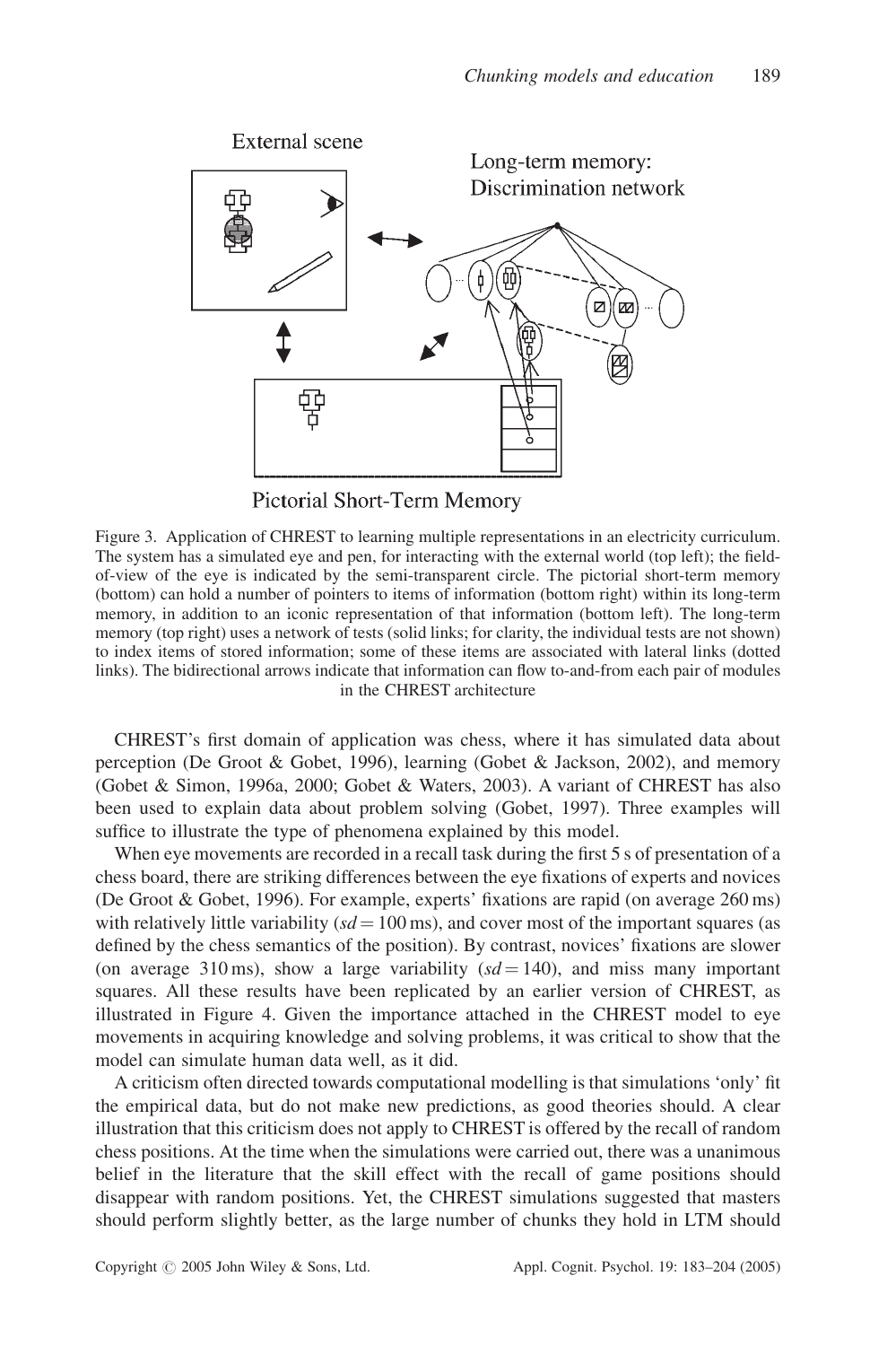

**CHREST Master** 

| 260 ms           | mean | $272$ ms |
|------------------|------|----------|
| $100 \text{ ms}$ | sd   | 97 ms    |

Figure 4. Example of a Master's eye movements for a specific position (left) and its simulations by CHREST (right). The circles are proportional to fixation durations, and the black circle is the first fixation. The shaded squares represent the 12 most important squares in the position. The numbers below indicate the mean and the standard deviation of fixation times across all positions and all subjects. (After De Groot & Gobet, 1996)

enable them to recognize a few patterns by chance, even in random positions. This prediction was supported both by a reanalysis of the available studies and by new experiments (Gobet & Simon, 1996b, 2000). More strikingly, CHREST correctly predicted, not only qualitatively but also quantitatively, that there should be a skill effect with the 'truly random' positions proposed by Vicente and Wang (1998). (See Gobet & Waters, 2003, for details.)

Random positions are also of interest to test the time parameters associated with CHREST's learning mechanisms (see above). These parameters were estimated using data from verbal learning (Simon, 1969), and it was not obvious that they would generalize to visual stimuli. In fact, they do. As recall is poor with random positions (even with masters, although they do better than weaker players), there is plenty of room for improvement through learning. Gobet and Simon (2000) carried out an experiment where the presentation time of game and random positions was systematically varied from 1 s to 60 s. The simulations replicate the human data relatively well with respect to the percentage correct (see Figure 5 for the results with random positions). As discussed by Gobet and Simon, the simulations also account for the size of chunks used and the type and number of errors made.

Beyond chess, CHREST has simulated expertise data about memory for computer programs (Gobet & Oliver, 2002). It has also modelled a variety of results in the acquisition of language, which can be seen as a type of expertise. For example, it gives a good account of phenomena such as children's subject-omission errors, case-marking errors, and use of infinitives (Croker, Pine, & Gobet, 2001; Freudenthal, Pine, & Gobet,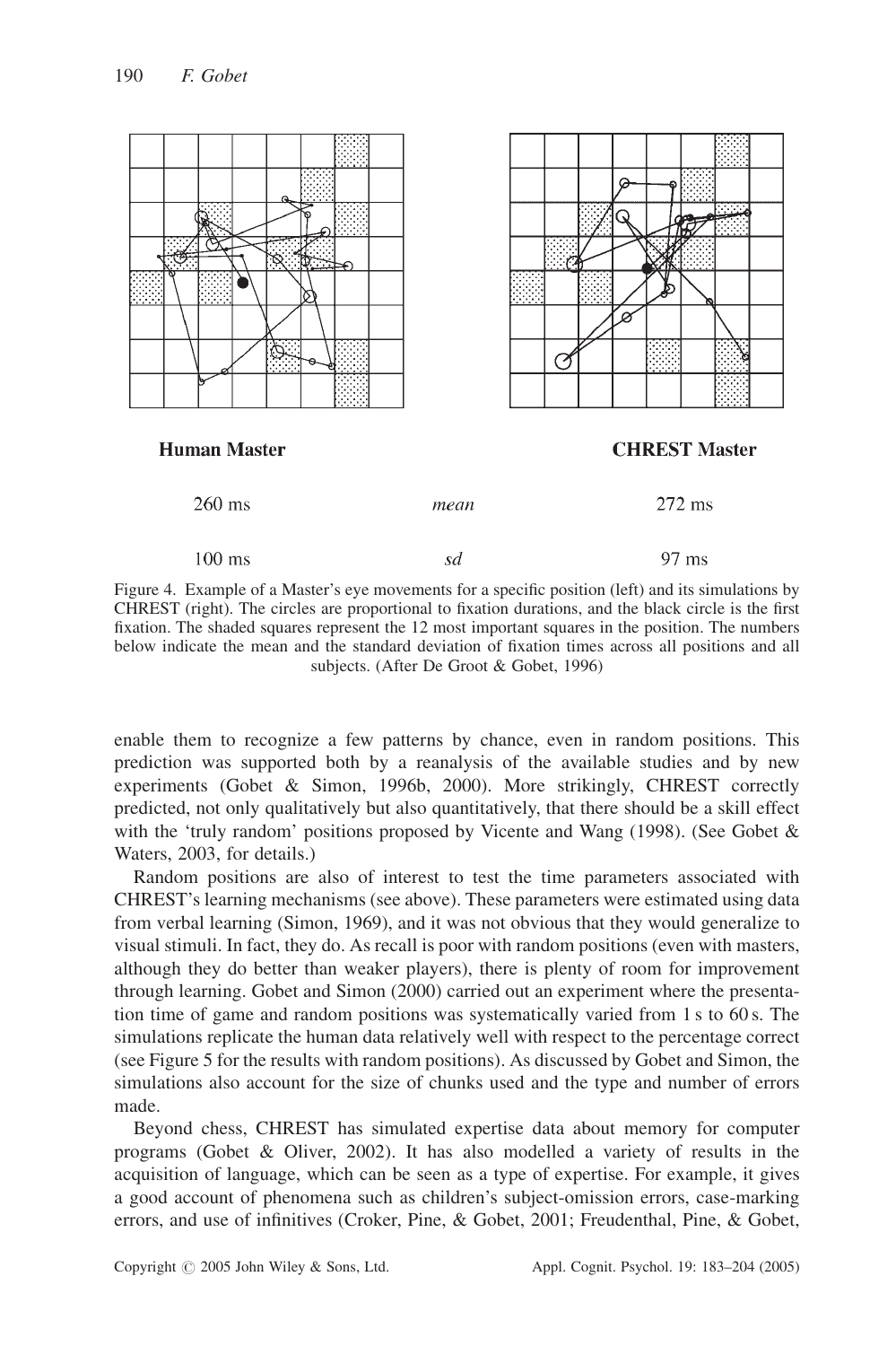

Figure 5. Percentage of pieces correctly replaced in random positions as a function of presentation time and skill level. The top panel shows the human data, and the bottom panel the CHREST simulations. The best fitting exponential growth function is also shown. (After Gobet & Simon, 2000)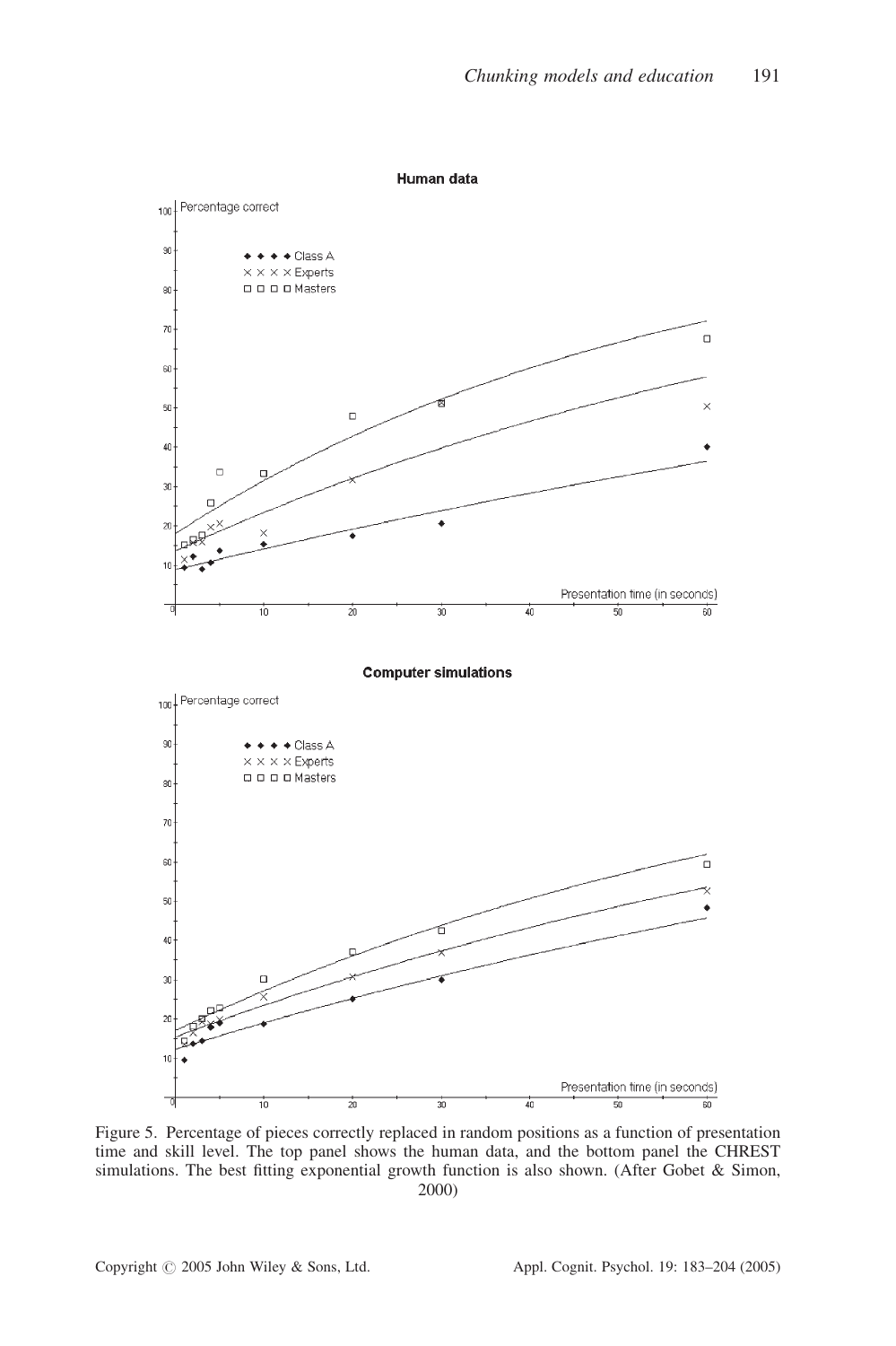2001, 2002). Some of these simulations have been carried out not only in English, but also in Dutch and Spanish.

In several scholastic and scientific domains, students learn how to acquire multiple representations and how to use them (e.g. Ainsworth, 1999). Lane, Cheng, et al. (2000) investigated this question by modelling how novices being taught a curriculum on electric circuits learn to use two diagrammatic representations conjointly—the standard representation typically found in physics textbooks, and a representation where quantitative properties of the domain are encoded in the diagrams (see Figure 3 for an illustration). In this work, visual STM and the simulated eye movements are critical both for learning the chunks that encode stimuli in each of the representations and combining these representations. Perceptual chunks are also essential in learning to perform problem-solving actions to draw the required diagrams. A comparison with human learners solving diagrammatic problems indicated that the match between the chunks drawn by humans and CHREST was satisfactory (Lane, Cheng et al., 2000).

As has been well established by research in learning and instruction, information is often better learned when it is encoded in several modalities and with a fair amount of redundancy. Lane, Sykes, and Gobet (2003) demonstrated how CHREST can encode information both visually and verbally, and how low-level information can be disambiguated by high-level knowledge. Additional models have addressed questions of direct concern for education. Gobet (1999) reports a model of the balance beam task, a classical task in developmental psychology, and draws parallels between the EPAM framework and Piaget's theory of development. Finally, simulations have also been carried out on concept formation (Gobet, Richman, Staszewski, & Simon, 1997) and implicit learning (D. Freudenthal & F. Gobet, in preparation).

## IMPLICATIONS FOR EDUCATION

Several articles have discussed the consequences of chunking mechanisms for education. Within the larger framework of adaptive production systems, Herbert Simon has addressed this question either with reference to learning (Langley  $&$  Simon, 1981), problem solving (Simon, 1980), methods for learning mathematics from examples and by doing (Zhu & Simon, 1988; Zhu, Lee, Simon, & Zhu, 1996), or as a critique of situated learning and constructivism in education (Anderson, Reder, & Simon, 2000). Gobet and Wood (1999) focused on tutorial systems, comparing the implications of EPAM and CHREST with those of ACT-R (Anderson, Corbett, Koedinger, & Pelletier, 1995) and SuccessMaker (Suppes & Zanotti, 1996). Finally, Gobet and Jansen (in press; see Table 1) derived several practical recommendations for chess training and teaching from the template theory. Here, the aim is to explore what general principles the EPAM and CHREST models (which together we will call chunk-based models) offer for education. Most of the time, both theories have similar consequences; however, there are a few instances where recommendations can be derived from CHREST, but not EPAM, for example with respect to learning schemata. These cases will be clearly identified.

#### The role of practice and the cost of acquiring knowledge

A direct consequence of chunk-based theories is that the time at task is essential to gain knowledge, as each process in the growth of the discrimination network (creating new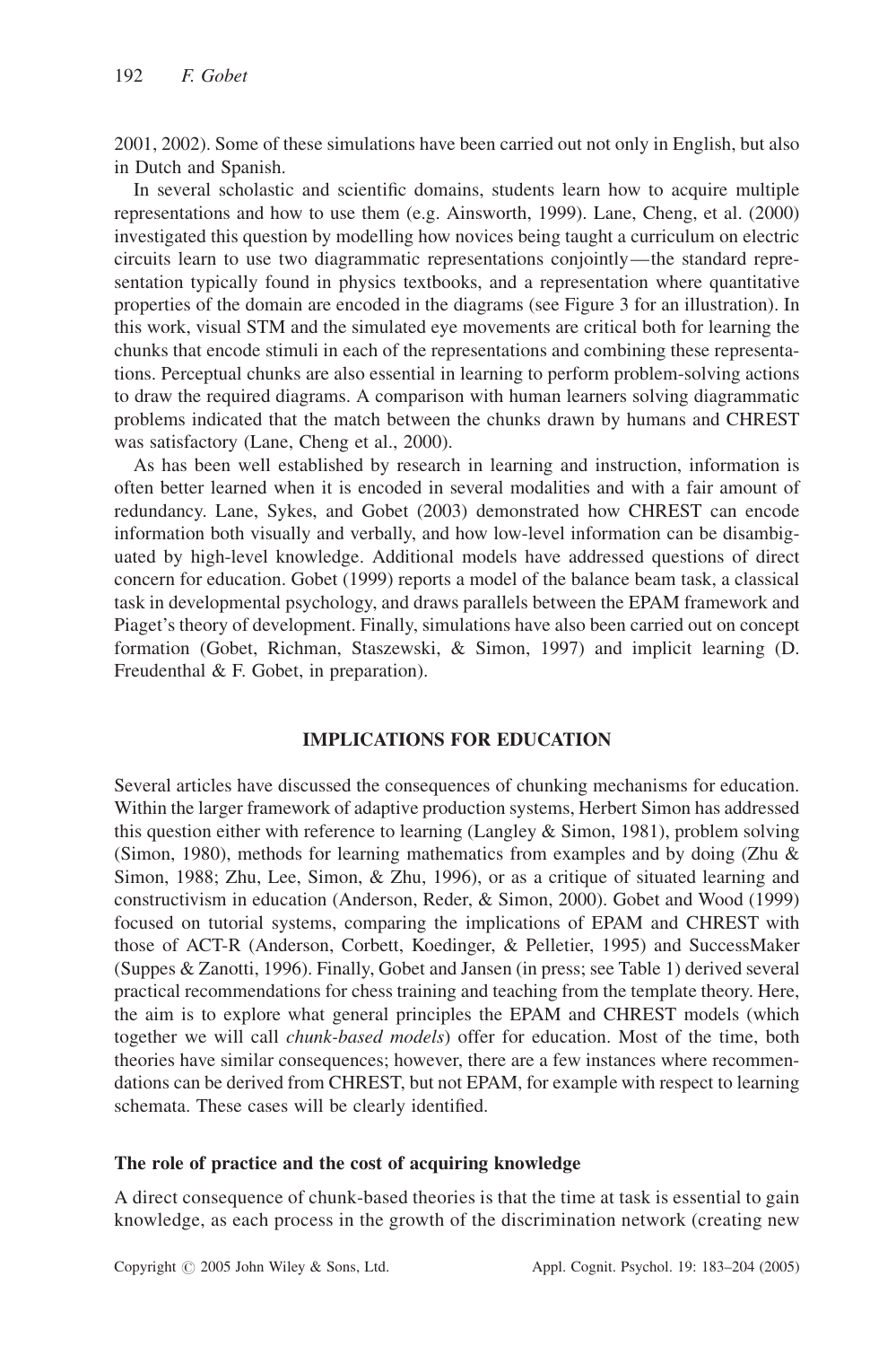Table 1. Some of the educational principles derived from the template theory by Gobet and Jansen (in press) for teaching chess. See the original article for a detailed justification of these recommendations, which are likely to apply to other domains as well

- Teach from the simple to the complex
- Teach from the known to the unknown
- The elements to be learnt should be clearly identified
- Use an 'improving spiral,' where you come back to the same concepts and ideas and add increasingly more complex new information
- Focus on a limited number of types of standard problem situations, and teach the various methods in these positions thoroughly
- Repetition is necessary. Go over the same material several times, using varying points of view and a wide range of examples
- Avoid spending too much time on historical and anecdotal details
- At the beginning, don't encourage students to carry out their own analysis of well-known problem situations, as they do not possess the key concepts yet
- Encourage students to find a balance between rote learning and understanding
- Encourage students to keep information in a central filing system or a database
- The ability to look ahead possible moves is made possible by knowledge Training this ability per se by exercises aiming at improving short-term memory or visualization (e.g. by playing blindfold chess) is not recommended

nodes, adding information to existing node, and, in CHREST, creating lateral links) is subject to a time cost. Thus, in learning algebra or becoming a violin virtuoso, time must be invested. Consistent with this view, it has been shown that the differences in mathematical ability between Chinese, Japanese, and American children can largely be explained by the amount of time spent studying (Stevenson, Lee,  $\&$ Stigler, 1986). But, as noted by the proponents of deliberate practice (Ericsson, Krampe, & Tesch-Römer, 1993), practice in itself is not sufficient to become an expert—playing the piano for fun will not make one a concert pianist. Practice needs to be tailored to the goal of improving performance. As we have seen in the previous section, CHREST learns what it pays attention to; this explains why deliberate practice, and not just practice, is important. In the latter case, a vast number of irrelevant chunks may be acquired, which not only will not improve performance, but may even hinder it.

#### The role of perception in acquiring knowledge

The relationship between concrete and abstract knowledge has been the topic of intense research, especially within mathematics education (e.g. Gravemeijer, 1997). A key assumption of chunk-based models is that perceptual skills, anchored in concrete examples, play a central role in the development of expertise, and that conceptual knowledge is later built on such perceptual skills. One of the theoretical reasons behind this claim is that perceptual cues offer an efficient way for LTM knowledge—both declarative and procedural—to be retrieved, and that, without such cues, much LTM knowledge would remain 'inert' (Whitehead, 1929). An additional reason is that CHREST's eye movements provide a close link between perception, learning, and problem solving, as shown by Lane, Cheng, et al.'s (2000) simulations of the acquisition of multiple representations in physics.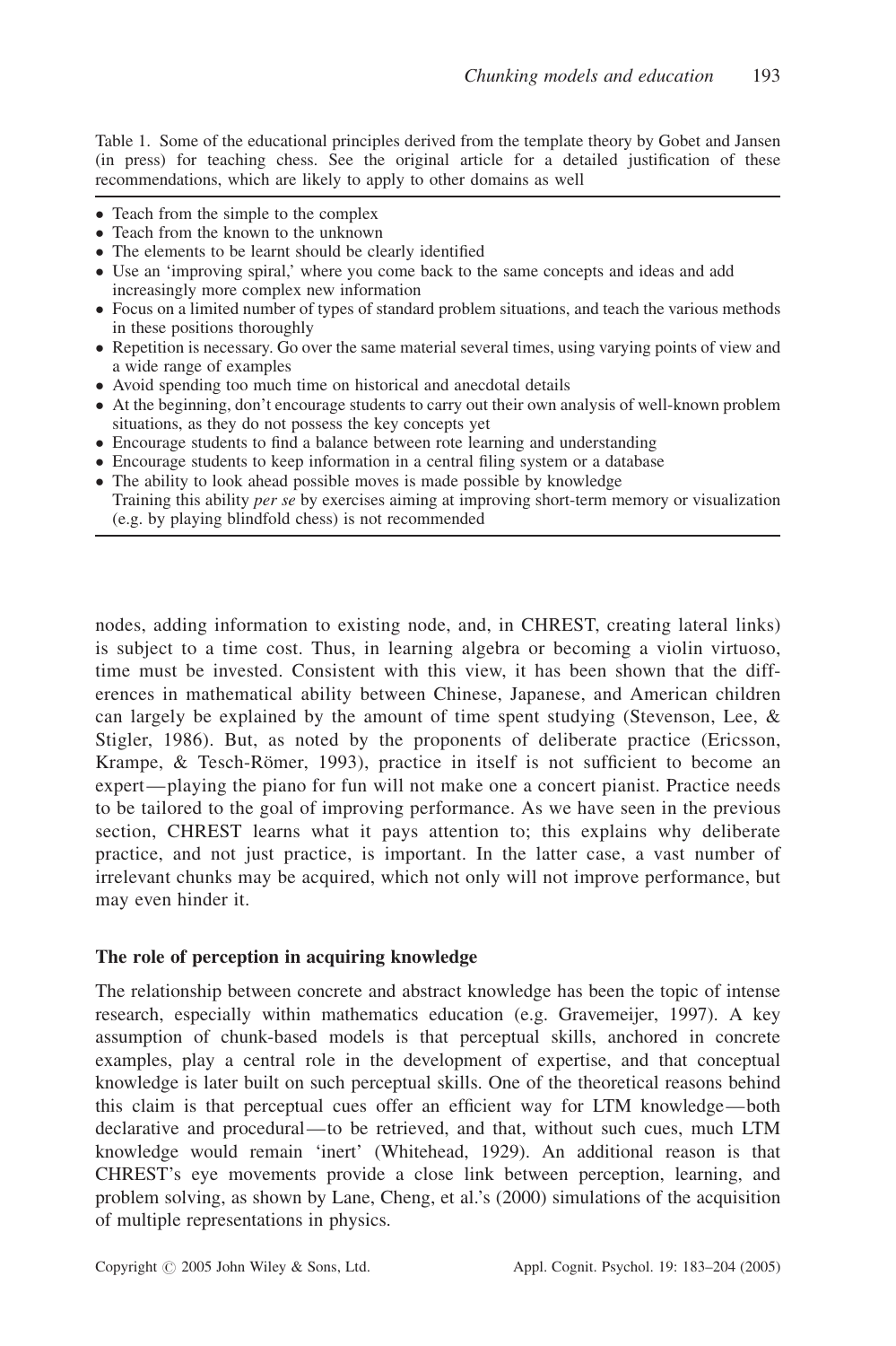The implications for education are clear: means should be found to develop perceptual chunks in a given domain. However, an immediate objection is that emphasizing the acquisition of domain-specific and concrete knowledge will lead to difficulties with transfer. Before addressing this paradox, we need to describe the role that teachers play with respect to the acquisition of perceptual chunks.

## The role of teachers and tutorial systems

In order to encourage the acquisition of perceptual chunks, an important role for teachers (both human and artificial) is to direct learners' attention to the key features of the material to learn. One way to do this is to segment the curriculum into natural components (Anderson et al., 2000), with perhaps an optimal ordering of these components (see section on 'Order effects in learning'). Presenting components of the right size and difficulty will help students direct attention to the important features of the material, and in turn help the acquisition of perceptual chunks that are appropriate, given the task at hand. But how, then, identify these components, their adequate level of difficulty and ordering? The answer has three parts (Anderson et al., 2000; Gobet & Wood, 1999). The first part is to carry out a careful task analysis of the material to learn, at the level of component skills; in many domains, there exists extensive literature on which to base such an analysis (e.g. Gagné  $\&$ Briggs, 1974). The second part is to combine this analysis with the study of how these skills interact with broader tasks and contexts. The final part is to build computer simulations that will verify whether the task analysis in fact leads to curricula that can be learned effectively.

Another important role for teachers is to provide feedback, an obvious way to highlight the important features of a problem, and thus favour the acquisition of correct knowledge. Clearly, this is easier to do with private instruction than in the classroom (Bloom, 1984), although the use of tutorial systems may remedy this situation, at least in procedural domains such as geometry where feedback can be relatively easily automated (Anderson et al., 1995).

## The question of transfer

It has been known for more than 100 years (Thorndike & Woodworth, 1901) that there is transfer from one domain to another only when there is an overlap between the components of the skills required in each domain. Indeed, much knowledge acquired in school does not transfer (Travers, 1978), and the same applies to the skills acquired in games and sports. For example, contrary to popular belief, there is little evidence that chess skill transfers to other domains (Gobet & Campitelli, in press). Chunk-based theories clearly indicate that the situation gets worse when high levels of expertise are reached, as the acquired knowledge becomes increasingly specialized. This is because the perceptual chunks, which act as the condition part of productions, becomes more selective. In addition, time spent tuning one specific skill will not be devoted to acquiring other skills.

If this analysis is correct, and keeping in mind that it is difficult to predict what skills will be required two or three decades from now, the best option seems to supplement the teaching of specific knowledge with the teaching of metaheuristics that are transferable (Grotzer & Perkins, 2000; Simon, 1980). These may include strategies about how to learn, how to direct one's attention in novel domains, and how to monitor and regulate one's limited resources, such as small STM capacity and slow learning rates.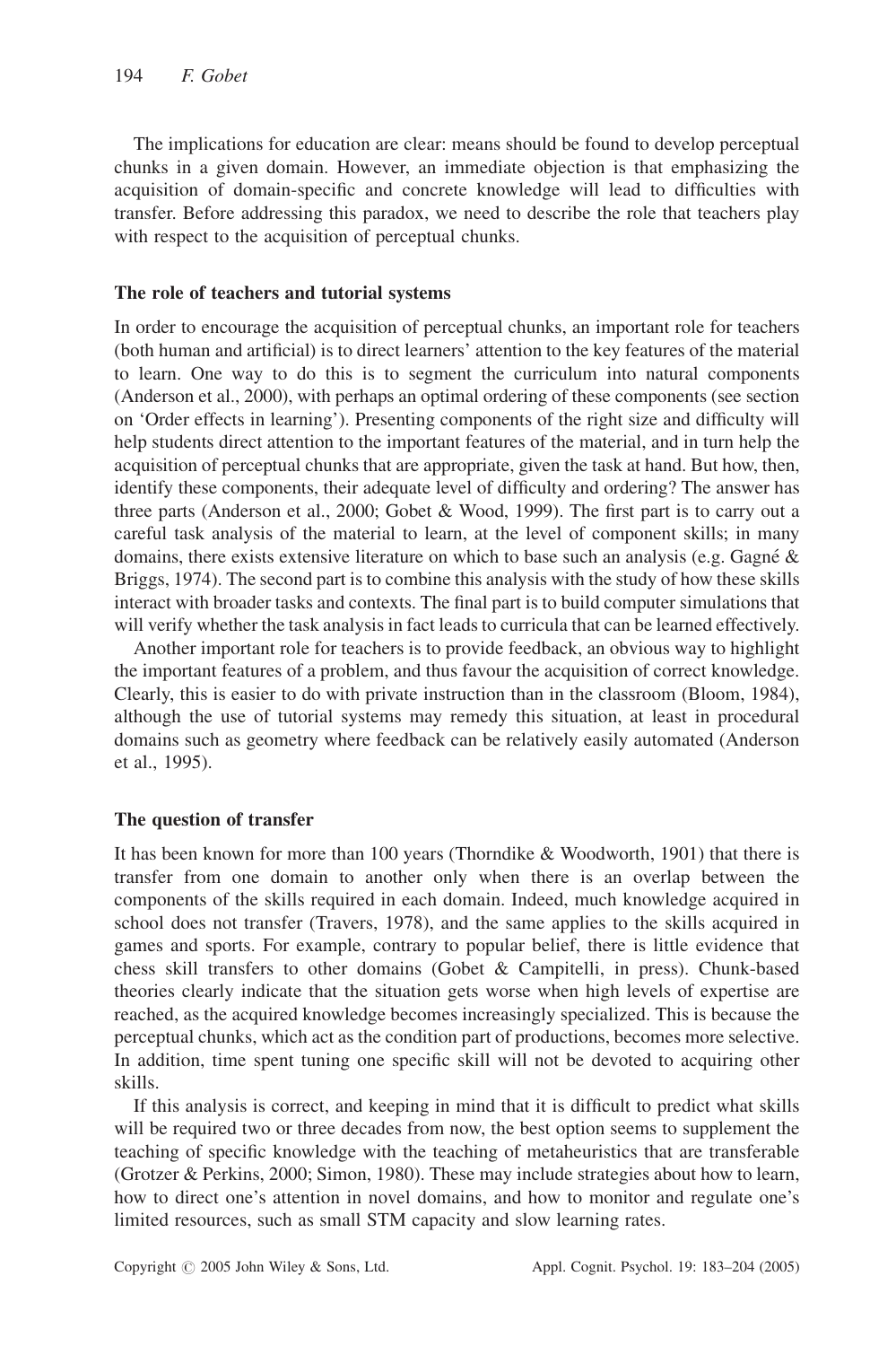### Order effects in learning

A question that has received attention in recent years is the impact of the order with which the curriculum is taught (Ritter, Nerb, O'Shea, & Lehtinen, in press). Is there an optimal order, or, on the contrary, is order irrelevant? In chunk-based models, where knowledge is organized hierarchically, the accretion of knowledge is determined by the current state of the system and the incoming information from the environment, with no opportunity for global reorganization of knowledge, as is possible in some learning models (Elio & Scharf, 1990).

Figure 6, based on Gobet and Wood (1999), provides an example illustrating the effect that bad ordering can have on such systems: if irrelevant tests are learned early on, they will affect performance at later stages of learning. Moreover, due to the fact that chunk-based



Figure 6. An illustration of the effect of sequencing on curriculum, as predicted by chunk-based models. With a 'poor teacher' (top panel), the learner's attention is not directed to important features of the environment (the  $\gamma$  attribute), which leads to a relatively inefficient network. With a 'good teacher', the discriminative features are learned first, leading to a more efficient network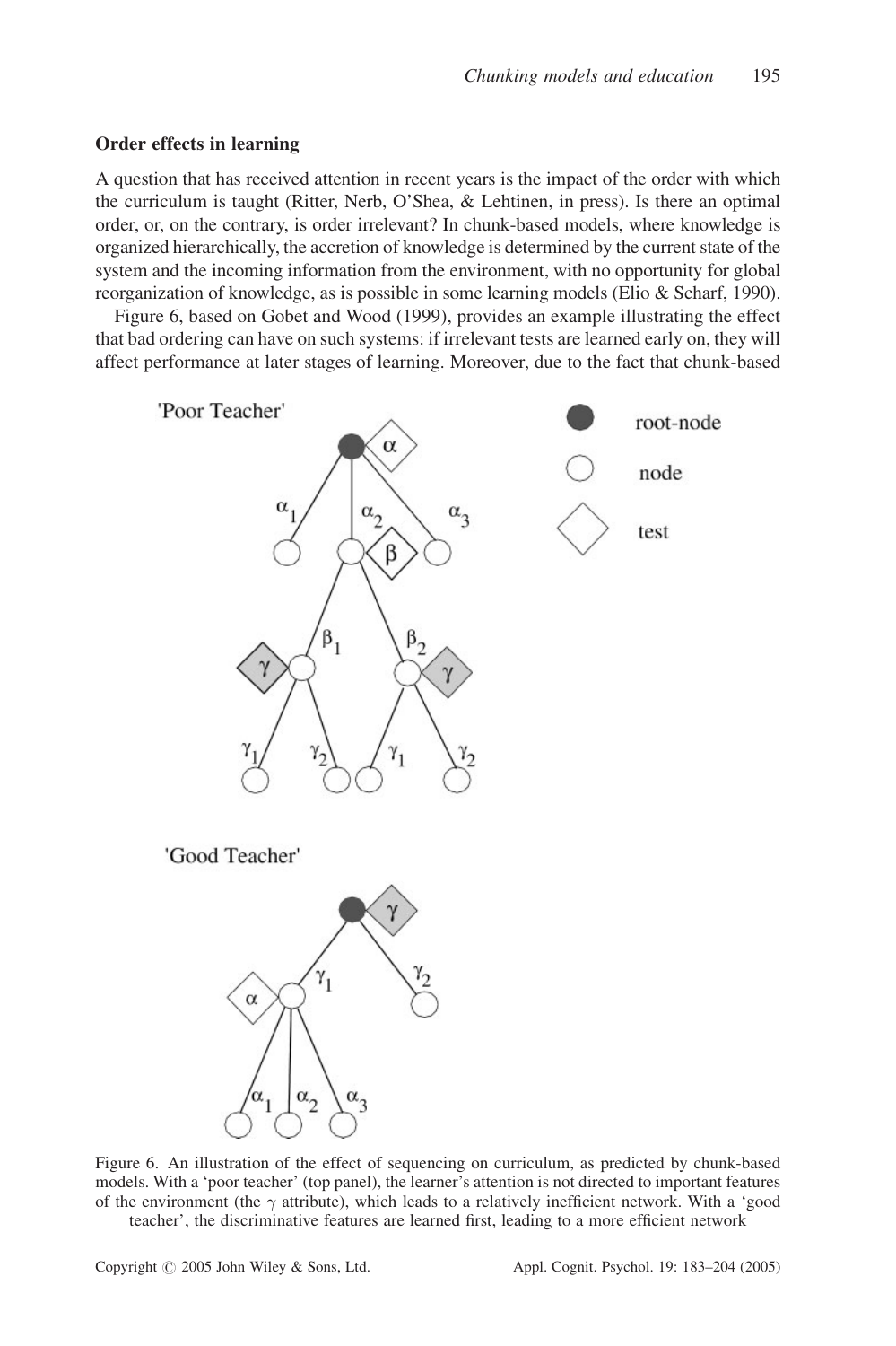models construct new chunks using smaller chunks as building blocks, inefficient chunks will recursively propagate to other parts of the network. Considering that pattern recognition happens thousand of times even with simple problems, the effect of suboptimal knowledge becomes evident. A further consequence is that useful connections (including links with potential actions) between pieces of knowledge may be missed due to the inappropriate features encoded in the network.

Gobet and Lane (in press) describe simulations with CHREST showing that changes within the ordering of the learning set have a rather strong impact on the structure of the discrimination network and on the speed of information retrieval. By contrast, differences are not always apparent at the performance level, as measured by the percentage of objects recognized. Interestingly, there are some other cognitive architectures (e.g. ACT-R) which predict that problem sequence should not matter during instruction (Anderson, 1987). While this is clearly a domain where clean new empirical data are necessary, chunk-based models alert us to a potentially serious, but often ignored, element of the way most curricula are designed.

## Acquiring productions

Chase and Simon's (1973) idea of using perceptual chunks as conditions to actions is now fully implemented in CHREST (Gobet, 1996; Gobet et al., 2001). As the acquisition of productions is carried out dynamically as a function of the interaction with the environment, CHREST can be classified as an *adaptive production system*, a formalism that has often been used to describe the knowledge that students should ideally acquire (Anderson et al., 1995; Zhu & Simon, 1988). An interesting difference between the production systems used by these authors and CHREST may be mentioned here: while standard systems use a single production for a conceptual condition-action pair, CHREST will create many productions that encode specific perceptual features in the environment. Only then can a more generic and abstract production be acquired, by mechanisms similar to the creation of templates. As a first approximation, what in ACT-R (Anderson & Lebière, 1998) is carried out by the tuning of numerical parameters for a given production corresponds in CHREST to the creation of multiple productions that become increasingly refined.

Regardless of these differences, all production systems alert us to the importance of balancing the acquisition of the condition and action parts of productions (Zhu et al., 1996). As noted by these authors, this is typically not encouraged in typical textbooks or in traditional classroom instruction, with the unfortunate consequence that students may learn the actions, but not the cues that signal their appropriateness. By contrast, as documented in several mathematics and physics curricula developed in China, students learning from examples and then attempting to solve new problems spend most of their time refining the condition parts of their productions, that is, learning new perceptual chunks (Zhu et al., 1996). One possible reason behind the success shown by some tutoring systems in teaching topics such as algebra or geometry (e.g. Anderson et al., 1995) is that, in addition to providing individual feedback, these systems, by forcing students to solve problems, encourage the creation of more discriminated conditions in the productions they are acquiring.

## Acquiring schemata

In spite of the central role of the concept of schema in cognition, there are surprisingly few computational models providing mechanisms explaining how schemata (or templates) are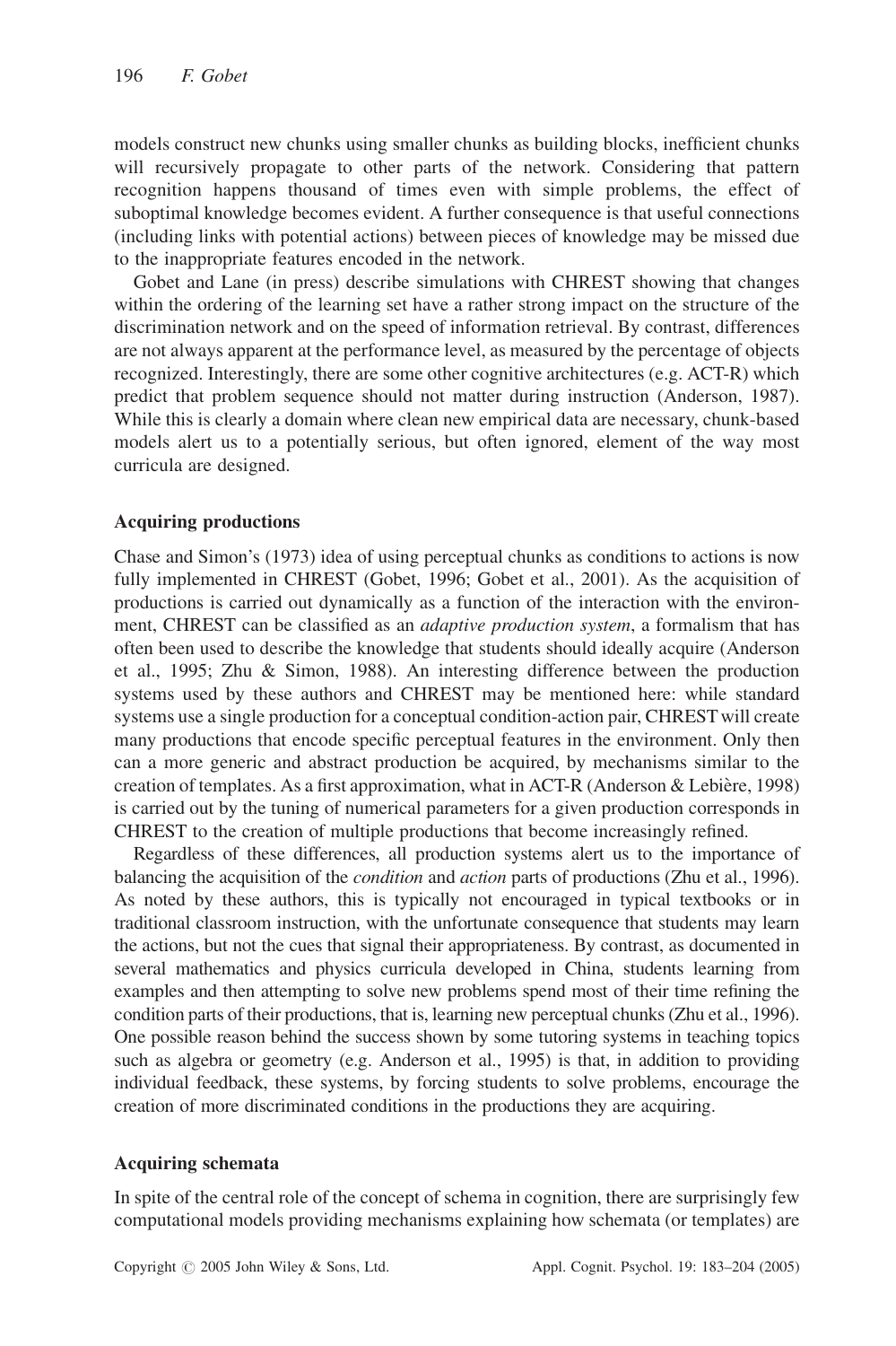created (Lane, Gobet, & Cheng, 2000). As mentioned earlier, CHREST does provide such mechanisms, where a template is created if a node meets specific criteria relating to its connectivity with other nodes in the discrimination network. Loosely speaking, templates are created in situations where the context presents both constant and variable information. Thus, variability during learning is predicted to foster better long-term performance. In fact, there is substantial empirical evidence supporting this hypothesis (Fazey & Marton, 2002), in domains such as perception (Posner & Keele, 1968), motor skills (Moxley, 1979; Shea & Morgan, 1979), and music (Welker, 1982).

Under the assumption that schemata underpin much of the knowledge acquired in schools—a very common assumption in education research—the way schemata are created in CHREST suggests some important consequences for education: without variation, schemata cannot be created. For example, in the case of elementary mathematics, presenting a narrow range of problems will hamper the acquisition of a sufficient variety of chunks and links connecting them, and, consequently, schemata are not likely to be formed. This outcome is consonant with Fuson's (1992) analysis of the conditions leading to effective teaching of addition and subtraction. Note that the importance of input variability is less apparent in other models of learning and categorization, such as exemplar-based theories (e.g. Estes, 1994) or production systems (e.g. Newell, 1990).

## Declarative, procedural, and conceptual knowledge

ACT-R (Anderson et al., 1995) provides a very strong theoretical statement about the respective roles of declarative knowledge (knowing that) and procedural knowledge (knowing how): knowledge is first acquired declaratively, and only then transformed into a procedural form. According to Gobet and Wood (1999), ACT-R lacks not only mechanisms specifying how declarative knowledge is constructed, but also mechanisms for acquiring knowledge without a declarative stage. In CHREST, there is no strict separation between non-procedural knowledge (which corresponds to chunks and templates) and procedural knowledge (which corresponds to productions), as the learning of both types of knowledge occurs incrementally and implicitly. Verbal knowledge, a subset of non-procedural knowledge, may be instrumental in generating goals and thus directing attention to features of the environment. This characteristic may be used when transmitting verbal instructions to students.

Conceptual knowledge is a tricky term to define in cognitive psychology, as researchers often use it with different meanings. In CHREST, conceptual knowledge is encoded not only in the templates, but also in the web of links (test links, similarity links, procedural links) characterizing the discrimination network. In particular, a node reached by recognition (thus processed by test links) may lead to another node by following lateral links. This organization of knowledge can help us to define 'conceptual understanding'; the possession of some element of knowledge (e.g. a chunk) is not sufficient, but it is also necessary to consider the richness with which this node is indexed, and the density of nodes to which this node is connected (Gobet & Wood, 1999). Thus, to give sufficient basis to conceptual knowledge it is necessary to acquire a richly-connected network of links joining productions and schemata, which are accessible through perceptual chunks.

#### Acquiring multiple representations

Recently, there has been substantial research on the role of multiple representations in education, although results about their efficacy have been mixed (Ainsworth, 1999). The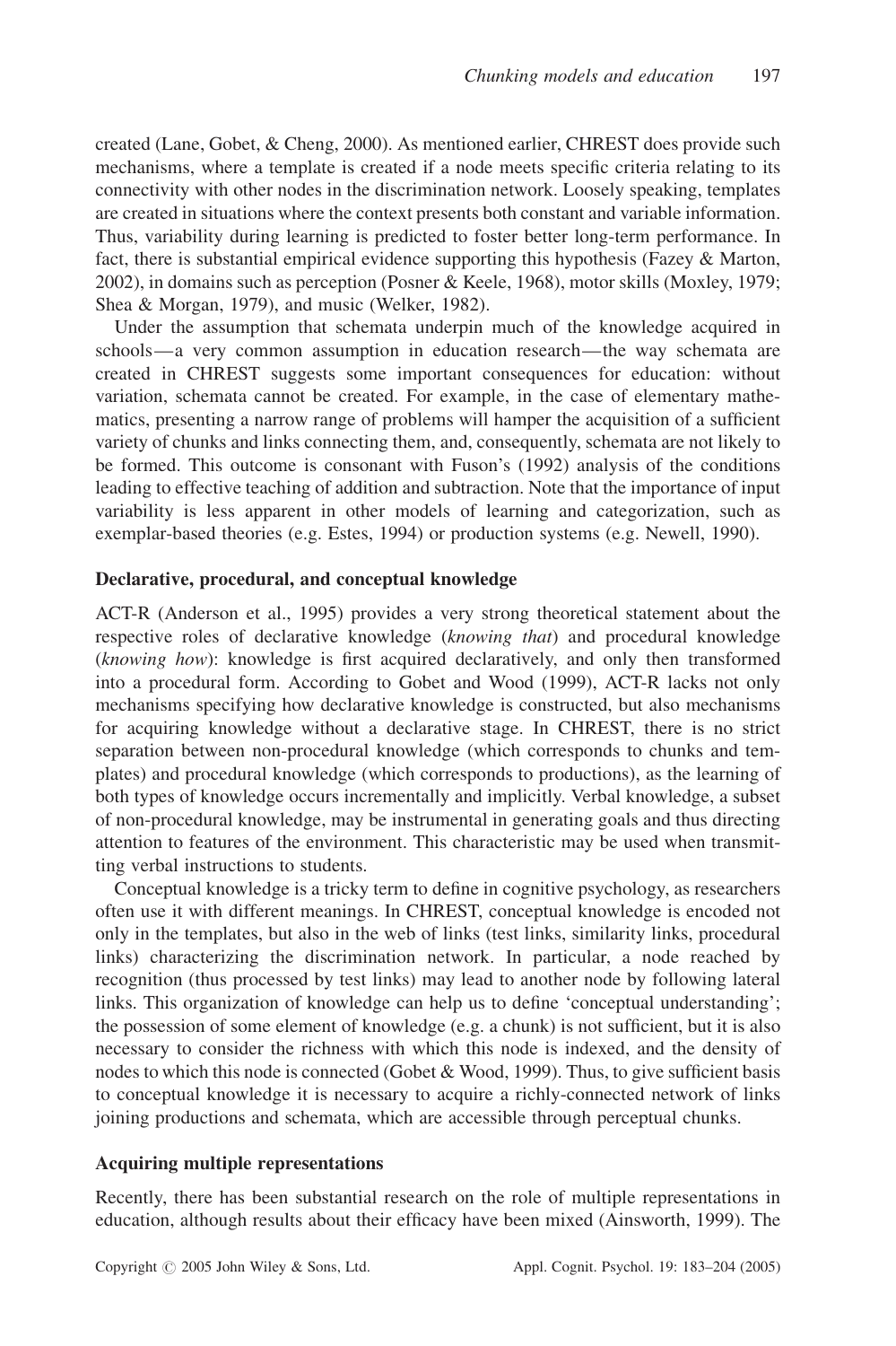application of CHREST to modelling the learning of multiple representations in a physics curriculum is instructive in this respect (Lane, Cheng et al., 2000). The simulations suggest that, while multiple representations can support performance in the task, they also take up considerable effort and time from learners. In the worst case, the effort may be spent without any benefit. This is because having efficient representations requires more than the presence of procedural knowledge associated with these representations: it also requires an efficient indexing for accessing them. In fact, learning multiple representations requires duplicating the same information in different formats. Although redundancy is certainly an important aspect of human memory and understanding, CHREST draws our attention to the fact that it also has a cost, in particular with respect to the time spent in learning (Gobet & Wood, 1999).

The use of multiple representations is only one of many learning devices that have flourished with the advent of modern educational technology. It may be appropriate here to comment on the atheoretical way with which much educational research handles the latest technological advances, showing more interest in exploiting them than in understanding the learning mechanisms involved. Examples include the use of LOGO, hypertexts, multimedia, e-learning, and virtual reality in educational settings. Chunk-based models actually warn us against any excess of optimism in the use of new technologies, as long as they do not help circumvent the key limiting constants of human cognition (i.e. attention, STM, and learning rates). In many instances, these new learning environments may present distractions that interfere with what should ideally be learnt. For example, the use of hypertexts turned out to be disappointing educationally (Theng, Jones, & Thimbleby, 1996), a result that should not surprise us as this technology requires students to spend an inordinate amount of time figuring out what link to select next and how to impose some structure on the entangled web of information they are navigating—each imposing a heavy load on STM and attention.

## The role of individual differences and talent

There are vast individual differences in people's cognitive abilities (Ackerman, 1987; Sternberg, 2000), both at the novice and expert levels. The thorny question concerns the origin of these differences. Do they reflect previous practice and study, as proponents of deliberate practice (Ericsson et al., 1993) suggest, or do they find their basis in biological and perhaps genetic factors, as champions of the talent approach (Plomin & Petrill, 1997) argue? It is likely that the available data do not allow us to reach a definite answer about this question.<sup>3</sup> For example, in the case of expert behaviour, we have poor measures of the environmental input over years of practice, and even poorer measures of individual differences at the start of this practice. In addition, it is not implausible that the road to expertise sometimes follows a chaotic path, in the mathematical sense that small differences may lead to sizeable qualitative differences years after. A classic illustration of this idea is Simon's (1955) mathematical model showing that the acceptance or non-acceptance of the first paper submitted by a

<sup>&</sup>lt;sup>3</sup>Based on research into music and chess expertise, proponents of deliberate practice are likely to object to this claim. However, in chess, one of the few domains where expertise levels can be measured quantitatively, deliberate practice accounts only for about half of the variance (Charness, Krampe, & Mayr, 1996), suggesting that other factors are involved. In addition, more recent data on chess practice highlight large individual differences in the amount of deliberate practice that players need to reach master level (G. Campitelli & F. Gobet, submitted; The role of talent, domain-specific practice, and critical period in expert performance).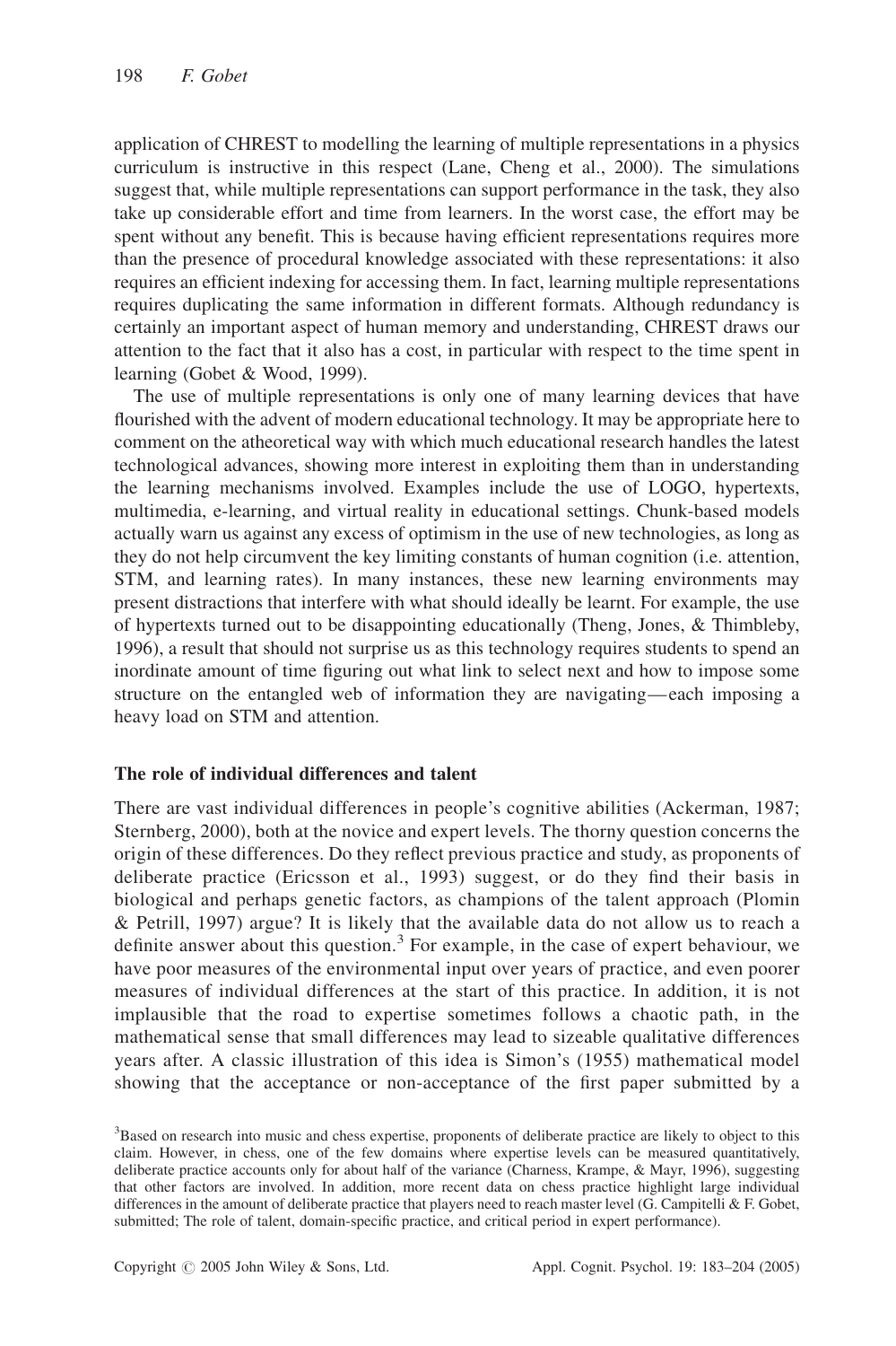beginning scientist may to a considerable extent determine their scientific eminence decades later. Given that too many factors are not controlled in current research, such events may remain unnoticed.

Our limited understanding of the complex dynamics underlying expert behaviour does not belittle the fact that individual differences are important in instruction. At the least, it has been shown that feedback tailored to individual students provides better instruction than feedback given in a classroom (Bloom, 1984). What do chunk-based theories have to say about this question?

While emphasizing the role of practice and study, Chase and Simon (1973) were neutral with respect to the origin of individual differences. In fact, this question has rarely been addressed within the chunk-based tradition; for example, most computer simulations were carried out on average data, with fixed time and capacity parameters. However, it is an interesting question as to whether these parameters could reflect individual differences (Charness et al., 1996). This issue was addressed in a practical class taught at the University of Nottingham, where a total of 60 students were given a standard pairassociate task with verbal material. Consistent with the literature on verbal learning (McGeoch, 1946), there were important individual differences in the time required to reach criterion. Students were then requested to simulate their own performance with CHREST (see Gobet  $&$  Lane, 2004). The modelling environment enabled them to vary both strategies and time parameters used for creating and elaborating chunks. The outcome of this exercise was that participants' performance could not be explained fully by the strategies used, and that there were important differences in the parameters used by each student to model their own data.

We may mention two important implications for education (see also Mayer, 2000). First, while individual differences tend to be diluted by large amounts of practice, they play a large role in the early stages of studying a domain, which characterizes much of classroom instruction. Second, as seen earlier, taking into account individual differences may lead to better instruction, because instruction can be optimized for each student, including feedback on progress, organization of material, and choice of learning strategies to be taught.

### **DISCUSSION**

This article has first discussed how chunk-based theories can provide a parsimonious account of empirical data in a number of psychological domains, including expert behaviour. It has then attempted to derive some educational principles from these theories. We have focused our attention on EPAM-IV and CHREST, which offer a synthesis combining the concepts of chunking, schema and retrieval structure. These two models highlight the role of perception in learning and the necessity of acquiring a large number of chunks. They incorporate mechanisms interacting with the environment and picking up its statistical structure. They also are able to account for a variety of empirical data, and have made predictions that were later validated by empirical data. These theories can be considered as 'constructivist' in that they provide mechanisms showing how knowledge is constructed and used.

An analysis of the mechanisms used by chunk-based theories enabled us to infer a series of implications for education, which were in some cases contrasted with those made by alternative theories. Among others, we have discussed the difficulty of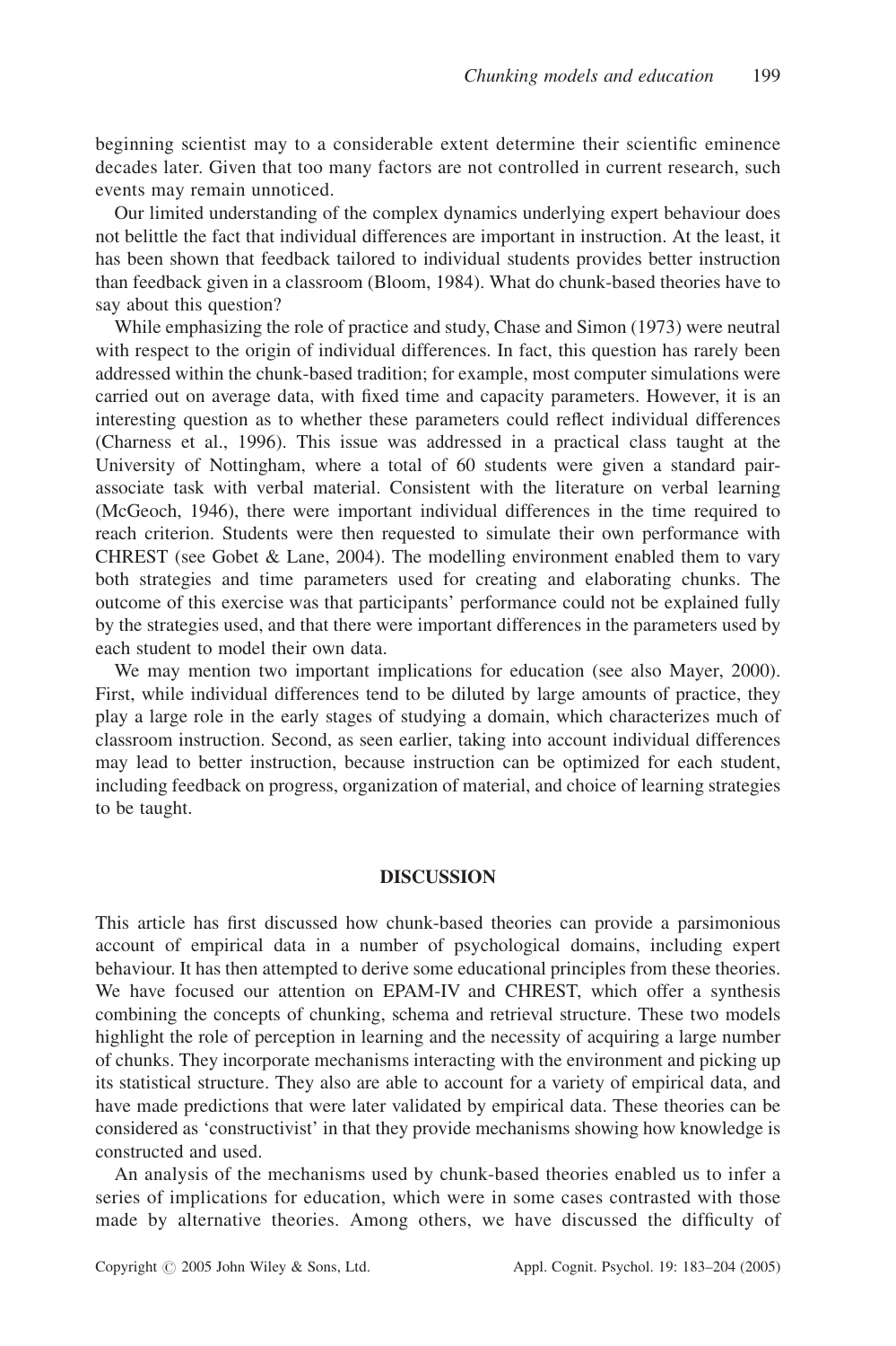transferring knowledge from one domain to another, the effect that curriculum sequence may have on learning, the conditions best suited for the acquisition of schemata, and a computational definition for the difficult notion of conceptual understanding. We now address limits of our approach, directions for further research, and the extent to which computational modelling may further help our understanding of learning and instruction.

While we were able to derive several educational principles from chunk-based theories, we also recognize some limits in our approach. Learning has been simulated in several domains within our framework, but so far there has been only one domain where the acquisition of a school curriculum has been modelled (physics of basic electric circuits). We have considered cognitive feedback from teachers but ignored the equally important motivational feedback. Indeed, although factors such as motivation, the social environment offered by peers, and emotions are central in a general theory of learning, our framework has little to say about them, except that they will affect learning through attentional mechanisms and the amount of practice students will spend on the task. Finally, this article can be seen more as a programme of research in need of further empirical validation than as a set of well-validated principles. So far, we have used these principles for suggesting detailed practical prescriptions in only one domain, chess (Gobet & Jansen, in press; see Table 1).

These limits suggest possible directions for future work. Perhaps, besides the need for empirical validation we have just mentioned, the most important addition would be to provide a broader account of motivation. As suggested by Gobet and Wood (1999), another worthwhile alley would be to develop a tutorial system directly based on chunkbased theories, where, contrasting with the stress given by current computer-based tutoring systems on procedural knowledge, the importance of perceptual learning would be emphasized. Such a system could in principle enable the development of curricula in silico before they are used in the classroom.

Broadly speaking, computational modelling has been used in two different ways in learning and instruction. Some researchers have chosen to construct computer models that simulate the learners' behaviour. Other investigators have chosen to develop tutoring systems providing instruction to learners. (There has sometimes been an overlap between both approaches, as illustrated by research with ACT-R (Anderson et al., 1995).) A common benefit of both approaches is that they provide means for formulating theories, either of learning or instruction, with a great deal of precision and completeness. Given the complexity of the phenomena to explain and the fact that they evolve as a function of time and of the interaction with the environment, we argue that computational modelling offers the best medium for developing theories of learning and instruction. There is simply no way that verbal, or even mathematical, theories could make predictions about the success of a learner or the impact of a curriculum, as this requires combining factors such as curriculum contents, amount of practice, individual differences, strategies used, social environment in the classroom, teacher's style, to mention but a few. Although we are still far from a general theory of learning and instruction, computer models have been developed that account for substantial subsets of the processes involved.

In this paper, we have attempted to analyse what chunk-based theories tell us about education. One of the advantages offered by these theories is that they provide wellspecified learning mechanisms, including mechanisms for acquiring schemata. We have also called for more theory-led research in education, in particular with respect to new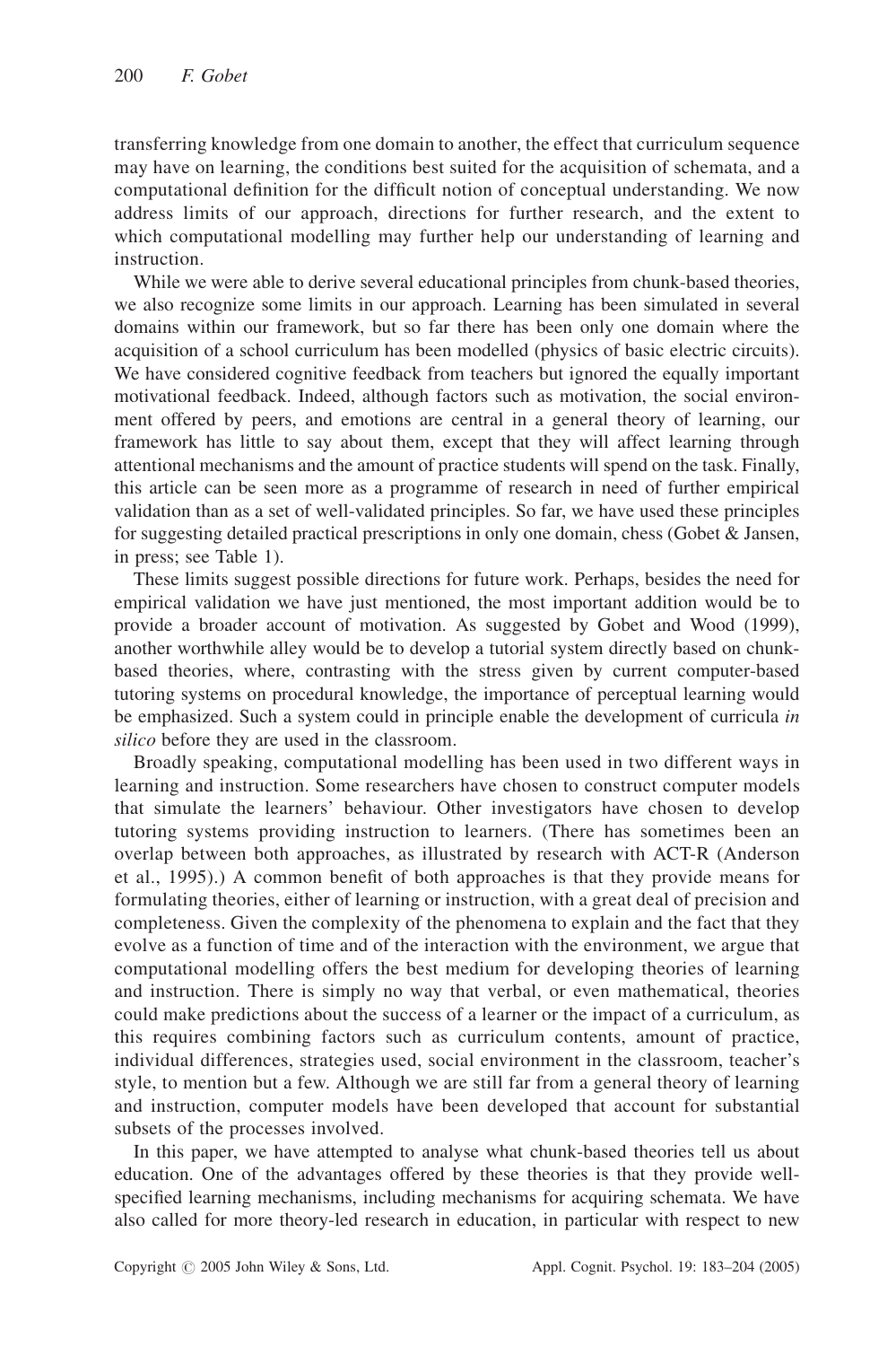technologies. Although further empirical validation is needed, the implications we have derived from chunk-based theories may help improve the way instruction is delivered in our schools.

#### ACKNOWLEDGEMENT

I am grateful to Guillermo Campitelli, Peter Lane, and two anonymous reviewers for comments on this paper.

#### **REFERENCES**

- Ackerman, P. L. (1987). Individual-differences in skill learning: an integration of psychometric and information-processing perspectives. Psychological Bulletin, 102, 3–27.
- Ainsworth, S. E. (1999). A functional taxonomy of multiple representations. Computers and Education, 33, 131–152.
- Anderson, J. R. (1987). Production systems, learning, and tutoring. In R. Neches (Ed.), Production systems models of learning and development (pp. 437–458). Cambridge, MA: MIT Press.
- Anderson, J. R., & Lebière, C. (Eds.). (1998). The atomic components of thought. Mahwah, NJ: Erlbaum.
- Anderson, J. R., Corbett, A. T., Koedinger, K. R., & Pelletier, R. (1995). Cognitive tutors: lessons learned. The Journal of the Learning Sciences, 4, 167–207.
- Anderson, J. R., Reder, L. M., & Simon, H. A. (2000, summer). Applications and misapplications of cognitive psychology to mathematics education. Texas Education Review.
- Bloom, B. S. (1984). The 2-sigma problem: the search for methods of group instruction as effective as one-to-one tutoring. Educational Researcher, 13, 4–16.
- Charness, N. (1976). Memory for chess positions: resistance to interference. Journal of Experimental Psychology: Human Learning and Memory, 2, 641–653.
- Charness, N., Krampe, R., & Mayr, U. (1996). The role of practice and coaching in entrepreneurial skill domains: an international comparison of life-span chess skill acquisition. In K. A. Ericsson (Ed.), The road to excellence (pp. 51-80). Mahwah, NJ: Lawrence Erlbaum.
- Chase, W. G., & Ericsson, K. A. (1982). Skill and working memory. The Psychology of Learning and Motivation, 16, 1–58.
- Chase, W. G., & Simon, H. A. (1973). The mind's eye in chess. In W. G. Chase (Ed.), Visual information processing (pp. 215–281). New York: Academic Press.
- Croker, S., Pine, J. M., & Gobet, F. (2001). Modelling children's case-marking errors with MOSAIC. In E. M. Altmann, A. Cleeremans, C. D. Schunn, & W. D. Gray (Eds.), *Proceedings of the 4th* International Conference on Cognitive Modeling (pp. 55–60). Mahwah, NJ: Erlbaum.
- De Groot, A. D. (1978). Thought and choice in chess (2nd English ed.; first Dutch edition published in 1946). The Hague: Mouton Publishers.
- De Groot, A. D., & Gobet, F. (1996). Perception and memory in chess: Heuristics of the professional eye. Assen: Van Gorcum.
- Elio, R., & Scharf, P. B. (1990). Modeling novice-to-expert shifts in problem solving strategy and knowledge organization. Cognitive Science, 14, 579-640.
- Ericsson, K. A. (Ed.). (1996). The road to excellence. Mahwah: Erlbaum.
- Ericsson, K. A., & Smith, J. (Eds.). (1991). Studies of expertise: Prospects and limits. Cambridge: Cambridge University Press.
- Ericsson, K. A., Krampe, R. T., & Tesch-Römer, C. (1993). The role of deliberate practice in the acquisition of expert performance. Psychological Review, 100, 363-406.
- Estes, W. K. (1994). Classification and cognition. Oxford: Oxford University Press.
- Fazey, J. A., & Marton, F. (2002). Understanding the space of experiential variation. Active Learning in Higher Education, 3, 234–250.
- Feigenbaum, E. A., & Simon, H. A. (1962). A theory of the serial position effect. British Journal of Psychology, 53, 307–320.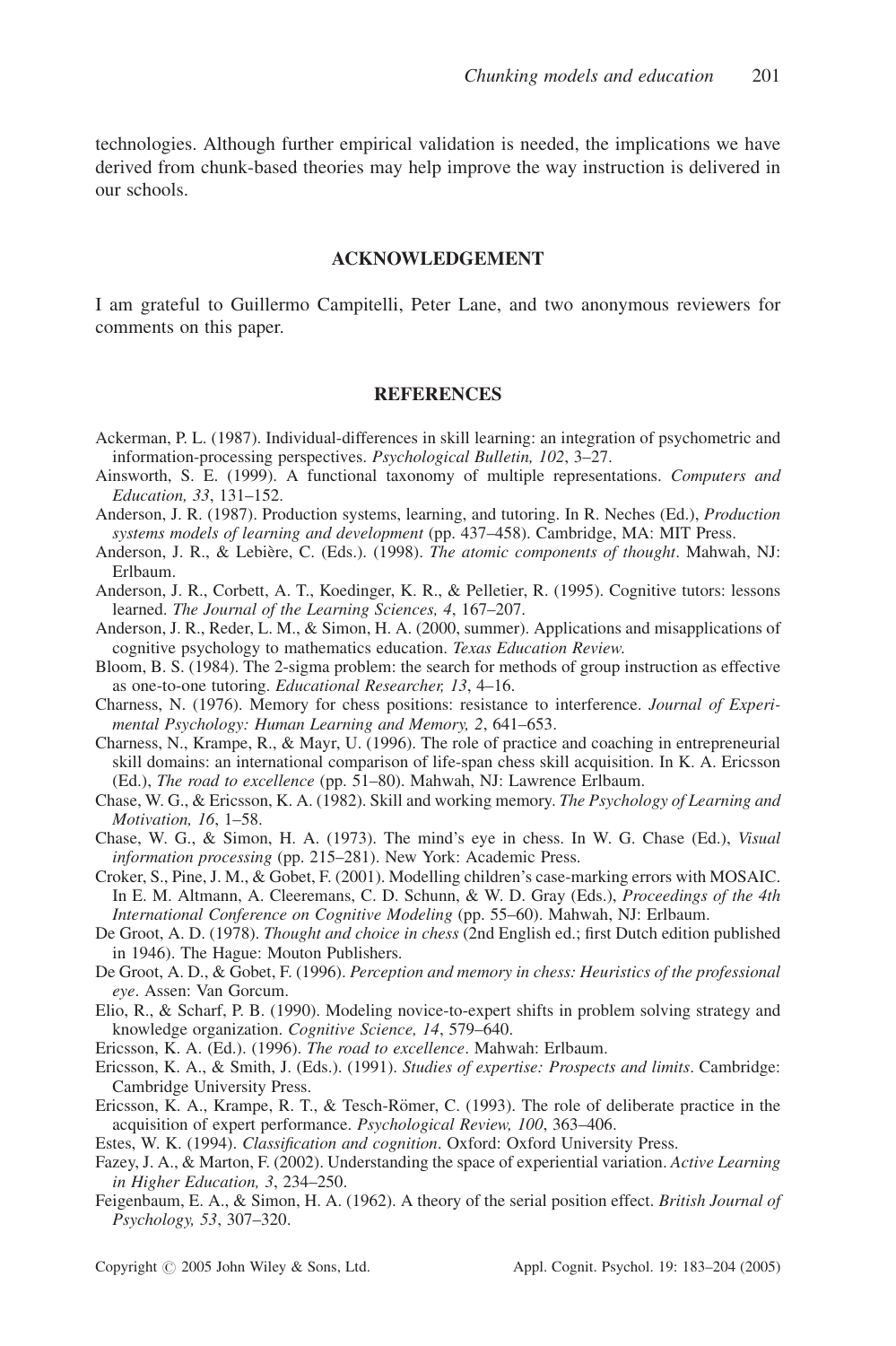- Freudenthal, D., Pine, J. M., & Gobet, F. (2001). Modelling the optional infinitive stage in MOSAIC: a generalisation to Dutch. In E. M. Altmann, A. Cleeremans, C. D. Schunn, & W. D. Gray (Eds.), Proceedings of the 4th International Conference on Cognitive Modeling (pp. 79–84). Mahwah, NJ: Erlbaum.
- Freudenthal, D., Pine, J. M., & Gobet, F. (2002). Subject omission in children's language: the case for performance limitations in learning. In W. D. Gray, & C. D. Schunn (Eds.), *Proceedings* of the 24th Annual Meeting of the Cognitive Science Society (pp. 334–339). Mahwah, NJ: Erlbaum.
- Freyhoff, H., Gruber, H., & Ziegler, A. (1992). Expertise and hierarchical knowledge representation in chess. Psychological Research, 54, 32–37.
- Fuson, K. C. (1992). Research into whole number addition and subtraction. In D. A. Grouws (Ed.), Handbook of research on mathematics teaching and learning (pp. 243–275). New York: Macmillan.
- Gagné, R. M., & Briggs, L. J. (1974). Principles of instructional design. New York, NY: Holt, Rinehart and Winston.
- Gobet, F. (1996). Discrimination nets, production systems and semantic networks: elements of a unified framework. In Proceedings of the 2nd International Conference on the Learning Sciences (pp. 398–403). Evanston, Il: Northwestern University.
- Gobet, F. (1997). A pattern-recognition theory of search in expert problem solving. Thinking and Reasoning, 3, 291–313.
- Gobet, F. (1999). Simulations of stagewise development with a symbolic architecture. In J. P. Dauwalder, & W. Tschacher (Eds.), *Dynamics, synergetics and autonomous agents* (pp. 143–156). Singapore: World Scientific.
- Gobet, F., & Campitelli, G. (In press). Education and chess: a critical review. In T. Redman (Ed.), Education and chess.
- Gobet, F., & Jackson, S. (2002). In search of templates. Cognitive Systems Research, 3, 35–44.
- Gobet, F., & Jansen, P. J. (In press). Training in chess: a scientific approach. In T. Redman (Ed.), Education and chess.
- Gobet, F., & Lane, P. C. R. (2004). CHREST tutorial: simulations of human learning. In *Proceedings* of the 26th Annual Meeting of the Cognitive Science Society (p. 3). Mahwah, NJ: Erlbaum.
- Gobet, F., & Lane, P. C. R. (In press). How do order effects arise in a cognitive model? In F. E. Ritter, J. Nerb, T. O'Shea, & E. Lehtinen (Eds.), In order to learn: How ordering effects in machine learning illuminate human learning and vice versa. New York, NY: Oxford University Press.
- Gobet, F., & Oliver, I. (2002). A simulation of memory for computer programs (Technical report No. 74). University of Nottingham (UK): Department of Psychology, ESRC Centre for Research in Development, Instruction and Training.
- Gobet, F., & Simon, H. A. (1996a). Recall of random and distorted positions: implications for the theory of expertise. Memory & Cognition, 24, 493–503.
- Gobet, F., & Simon, H. A. (1996b). Recall of rapidly presented random chess positions is a function of skill. Psychonomic Bulletin & Review, 3, 159–163.
- Gobet, F., & Simon, H. A. (1996c). Templates in chess memory: a mechanism for recalling several boards. Cognitive Psychology, 31, 1–40.
- Gobet, F., & Simon, H. A. (1998). Expert chess memory: revisiting the chunking hypothesis. Memory, 6, 225–255.
- Gobet, F., & Simon, H. A. (2000). Five seconds or sixty? Presentation time in expert memory. Cognitive Science, 24, 651–682.
- Gobet, F., & Waters, A. J. (2003). The role of constraints in expert memory. Journal of Experimental Psychology: Learning, Memory & Cognition, 29, 1082–1094.
- Gobet, F., & Wood, D. J. (1999). Expertise models of learning and computer-based tutoring. Computers and Education, 33, 189–207.
- Gobet, F., Richman, H. B., Staszewski, J. J., & Simon, H. A. (1997). Goals, representations, and strategies in a concept attainment task: the EPAM model. The Psychology of Learning and Motivation, 37, 265–290.
- Gobet, F., Lane, P. C. R., Croker, S., Cheng, P. C. H., Jones, G., Oliver, I., Pine, J. M. (2001). Chunking mechanisms in human learning. Trends in Cognitive Sciences, 5, 236–243.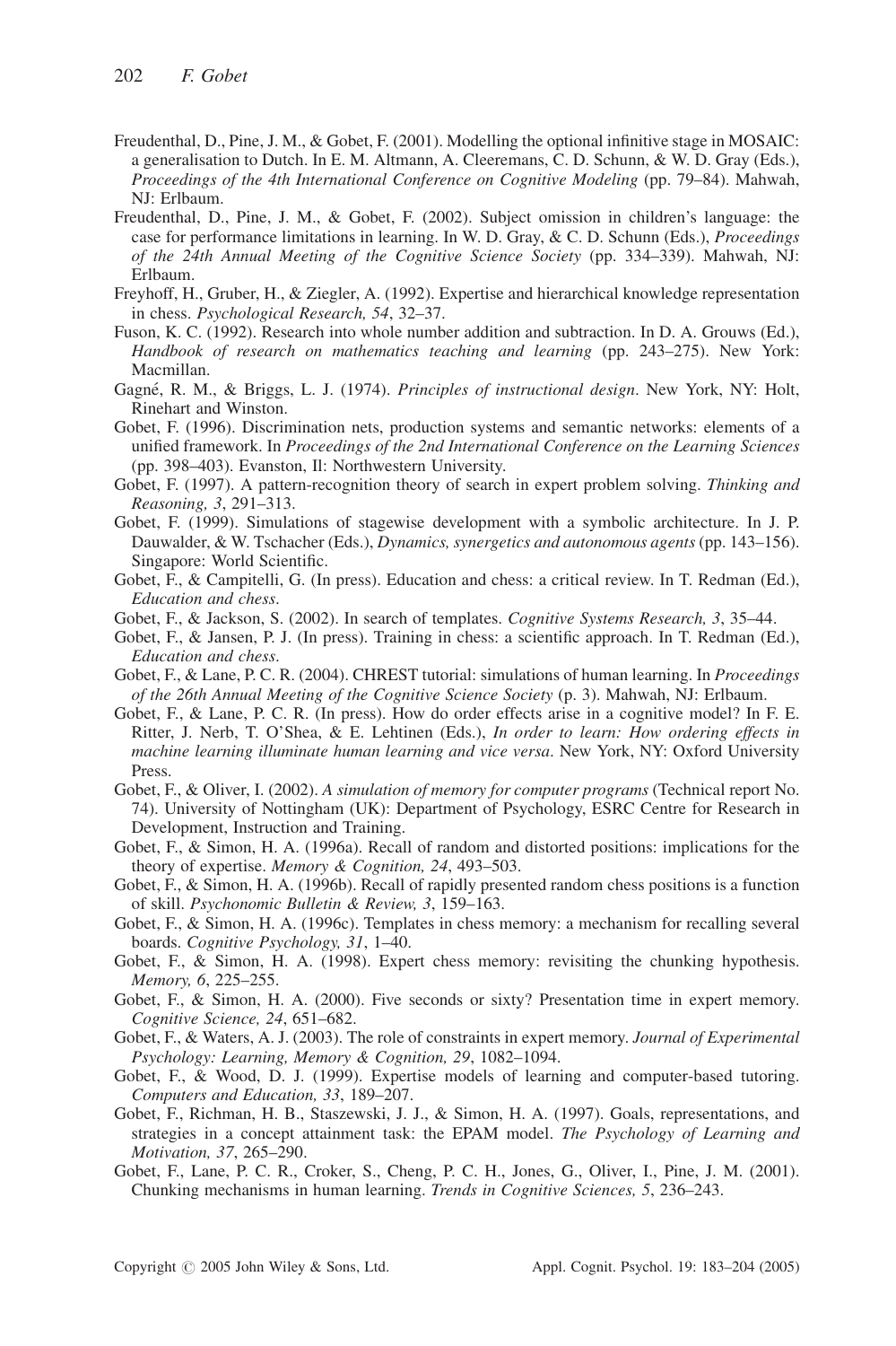- Gobet, F., de Voogt, A. J., & Retschitzki, J. (2004). Moves in mind: The psychology of board games. Hove, UK: Psychology Press.
- Gravemeijer, K. (1997). Mediating between concrete and abstract. In T. Nunes, & P. Bryant (Eds.), Learning and teaching mathematics: An international perspective. Hove, UK: Psychology Press.
- Grotzer, T. A., & Perkins, D. N. (2000). Teaching intelligence. In R. J. Sternberg (Ed.), *Handbook of* Intelligence (pp. 492–515). Cambridge, MA: Cambridge University Press.
- Hoffman, R. R. (1992). The psychology of expertise: Cognitive research and empirical AI. New York: Springer-Verlag.
- Holding, D. H. (1985). The psychology of chess skill. Hillsdale, NJ: Erlbaum.
- Klein, G. A. (1998). Sources of power: How people make decisions. Cambridge, MA: MIT Press.
- Lane, P. C. R., Cheng, P. C. H., & Gobet, F. (2000). CHREST +: investigating how humans learn to solve problems using diagrams. AISB Quarterly, 103, 24–30.
- Lane, P. C. R., Gobet, F., & Cheng, P. C. H. (2000). Learning-based constraints on schemata. In Proceedings of the Twenty Second Annual Meeting of the Cognitive Science Society (pp. 776– 781). Philadelphia, USA: Erlbaum.
- Lane, P. C. R., Sykes, A. K., & Gobet, F. (2003). Combining low-level perception with expectations in CHREST. In F. Schmalhofer, R. M. Young, & G. Katz (Eds.), Proceedings of EuroCogSci 03: The European Cognitive Science Conference 2003 (pp. 205–210). Mahwah, NJ: Erlbaum.
- Langley, P., & Simon, H. A. (1981). The central role of learning in cognition. In J. R. Anderson (Ed.), Cognitive skill and their acquisition. Hillsdale, NJ: Lawrence Erlbaum.
- Mayer, R. E. (2000). Intelligence and education. In R. J. Sternberg (Ed.), *Handbook of intelligence*. Cambridge: Cambridge University Press.
- McGeoch, J. A. (1946). Psychology of human learning: An introduction. New York, NY: Longmans.
- Moxley, S. E. (1979). Schema—Variability of practice hypothesis. Journal of Motor Behavior, 11, 65–70.
- Newell, A. (1990). Unified theories of cognition. Cambridge, MA: Harvard University Press.
- Newell, A., & Simon, H. A. (1972). Human problem solving. Englewood Cliffs, NJ: Prentice-Hall.
- Plomin, R., & Petrill, S. A. (1997). Genetics and intelligence: what is new? Intelligence, 24, 53–78.
- Posner, M. I., & Keele, S. W. (1968). On the genesis of abstract ideas. Journal of Experimental Psychology, 77, 353–363.
- Richman, H. B., Staszewski, J. J., & Simon, H. A. (1995). Simulation of expert memory with EPAM IV. Psychological Review, 102, 305–330.
- Richman, H. B., Gobet, F., Staszewski, J. J., & Simon, H. A. (1996). Perceptual and memory processes in the acquisition of expert performance: the EPAM model. In K. A. Ericsson (Ed.), The road to excellence. Mahwah, NJ: Erlbaum.
- Ritter, F. E., Nerb, J., O'Shea, T., & Lehtinen, E. (Eds.). (In press). In order to learn: How ordering effects in machine learning illuminates human learning and vice versa. New York, NY: Oxford University Press.
- Shea, J. B., & Morgan, R. L. (1979). Contextual interference effects on the acquisition, retention, and transfer of a motor skill. Journal of Experimental Psychology-Human Learning and Memory, 5, 179–187.
- Simon, H. A. (1955). On a class of skew distribution functions. *Biometrika*, 52, 425–440.
- Simon, H. A. (1969). The sciences of the artificial. Cambridge, MA: MIT Press.
- Simon, H. A. (1980). Problem solving and education. In F. Reif (Ed.), Problem solving and education (pp. 81–96). Hillsdale, NJ: Erlbaum.
- Simon, H. A., & Barenfeld, M. (1969). Information processing analysis of perceptual processes in problem solving. Psychological Review, 7, 473–483.
- Simon, H. A., & Gilmartin, K. J. (1973). A simulation of memory for chess positions. Cognitive Psychology, 5, 29–46.
- Sternberg, R. J. (Ed.). (2000). Handbook of intelligence. Cambridge: Cambridge University Press.
- Stevenson, H. W., Lee, S., & Stigler, J. W. (1986). Mathematics achievement of Chinese, Japanese, and American children. Science, 233, 696–699.
- Suppes, P., & Zanotti, M. (1996). Foundations of probability with applications. Cambridge: Cambridge University Press.
- Theng, Y. L., Jones, M., & Thimbleby, H. (1996). Lost in hyperspace—Psychological problem or bad design? In Proceedings of the first Asia Pacific Conference on Computer Human Interaction (pp. 387–396). Singapore: Information Technology Institute.